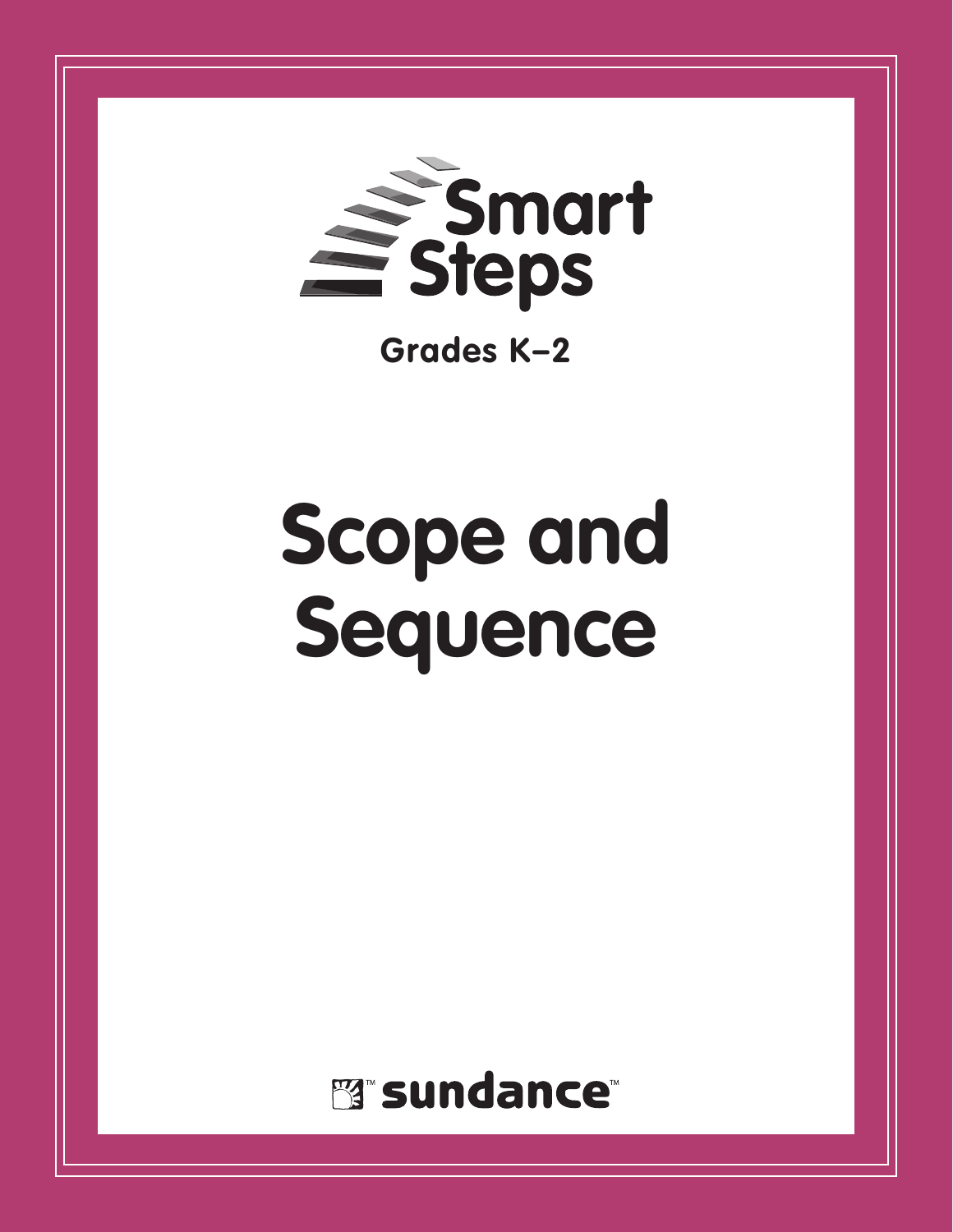### **Grade K: Scope and Sequence Chart**

|                                       | Title                             | High-Frequency Words | <b>Content Words</b>                                                            | <b>Reading Comprehension Focus</b>                                                                                                     | <b>Foundational Skills</b>                                                                                                                                                                                               | Language Skills                                                                                                                                                                                                                                           | Writing                                                                                                                      |
|---------------------------------------|-----------------------------------|----------------------|---------------------------------------------------------------------------------|----------------------------------------------------------------------------------------------------------------------------------------|--------------------------------------------------------------------------------------------------------------------------------------------------------------------------------------------------------------------------|-----------------------------------------------------------------------------------------------------------------------------------------------------------------------------------------------------------------------------------------------------------|------------------------------------------------------------------------------------------------------------------------------|
|                                       | I Hop<br>$GRLA*$                  |                      | hop                                                                             | Identify characters, settings, and major events in<br>a story. RL.K.3, RL.K.10                                                         | Recognize letters of the alphabet. RF.K.1d                                                                                                                                                                               | • Recognize end punctuation. L.K.2b<br>• Capitalize the pronoun <i>I. L.K.2a</i><br>· Distinguish shades of meaning among verbs describing<br>the same general action by acting out the meanings.<br>L.K.5d                                               | Use a combination of drawing, dictating, and writing to<br>narrate a single event or several loosely linked events.<br>W.K.3 |
| $\overline{\phantom{0}}$              | <b>The Tin</b><br>GRL A           | the                  | bag, bat, box, hat, net, pen, tin                                               | Identify the main topic and retell key details of a<br>text. RI.K.2, RI.K.10                                                           | · Isolate and pronounce the initial, medial vowel, and<br>final sounds in three-phoneme words. RF.K.2d<br>. Follow words from left to right. RF.K.1a                                                                     | • Use frequently occurring nouns. L.K.1b<br>• Sort common objects into categories to gain a sense of<br>the concepts the categories represent. L.K.5a                                                                                                     | Use a combination of drawing, dictating, and writing to<br>compose opinion pieces. W.K.1                                     |
| <b>LEVEL</b>                          | What Am I?<br>GRL A               | a, am                | bat, cat, dragon, fox, frog, hen, ram                                           | Describe the relationship between illustrations<br>and the story in which they appear. RL.K.7,<br><b>RL.K.10</b>                       | Demonstrate basic knowledge of one-to-one letter-sound<br>correspondences by producing the primary sounds for the<br>consonants b, f, h, and r. RF.K.3a                                                                  | • Use frequently occurring nouns. L.K.1b<br>• Understand and use question words. L.K.1d<br>• Sort words into categories to gain a sense of the<br>concepts the categories represent. L.K.5a                                                               | Participate in shared writing projects. W.K.7                                                                                |
|                                       | <b>Where Is Ted?</b><br>GRL A     | in, is               | bag, bed, bin, box, crib, van                                                   | Identify characters, settings, and major events in<br>a story. RL.K.3, RL.K.10                                                         | • Associate the short e sound with its common spelling.<br>RF.K.3b<br>• Recognize and produce rhyming words. RF.K.2a                                                                                                     | • Use the most frequently occurring prepositions. L.K.1e<br>. Use words acquired through reading and being read to.<br>L.K.6                                                                                                                              | Use a combination of drawing, dictating, and writing to<br>narrate a single event. W.K.3                                     |
|                                       | The Cat!<br>GRL A                 | $_{0n}$              | branch, cat, fence, gate, hill, rock, step, van                                 | Retell stories, including key details. RL.K.2,<br><b>RL.K.10</b>                                                                       | • Isolate and pronounce the initial, medial vowel, and<br>final sounds in three-phoneme words. RF.K.2d<br>• Recognize that spoken words are represented in written<br>language by specific sequences of letters. RF.K.1b | . Write a letter for short vowel sounds. L.K.2c<br>. Use words acquired through reading and being read to.<br>L.K.6                                                                                                                                       | Recall information from experiences or gather information<br>from provided sources to answer a question. W.K.8               |
| $\mathbf{\mathsf{N}}$<br><b>LEVEL</b> | At the Park<br>GRL B              | at                   | ball, bee, dog, duck, man, mat, park, tree, van                                 | Identify characters, settings, and major events in<br>a story. RL.K.3, RL.K.10                                                         | • Recognize and produce rhyming words. RF.K.2a<br>. Distinguish between similarly spelled words by<br>identifying the sounds of the letters that differ. RF.K.3d                                                         | • Use the preposition at. L.K.1e<br>• Sort words into categories. L.K.5a                                                                                                                                                                                  | Use a combination of drawing, dictating, and writing to<br>compose opinion pieces. W.K.1                                     |
|                                       | Up in the Tree<br>GRL B           | up, in               | ball, bird, butterfly, cat, dog, ladder, lizard, man,<br>tree                   | Ask and answer questions about key details in a<br>text. RL.K.1, RL.K.10                                                               | · Count syllables in spoken words. RF.K.2b<br>. Understand that words are separated by spaces in print.<br>REK.1c                                                                                                        | • Capitalize the first word in a sentence. L.K.2a<br>. Use phrases acquired through reading and being read<br>to. L.K.6                                                                                                                                   | Recall information from experiences to answer a question.<br>W.K.8                                                           |
|                                       | <b>My Brother</b><br><b>GRL B</b> | he, my               | bed, chair, computer, closet, desk, room, toys                                  | Name the author and illustrator of a story<br>and define the role of each in telling the story.<br>RL.K.6, RL.K.10                     | · Demonstrate basic knowledge of one-to-one letter-<br>sound correspondences by producing the primary<br>sounds for the consonants b, h, r, and t. RF.K.3a<br>. Follow words from left to right. RF.K.1a                 | • Recognize and name end punctuation, including periods<br>and exclamation points. L.K.2b<br>. Determine or clarify the meaning of words based on<br>kindergarten reading and content. L.K.4                                                              | Use a combination of drawing, dictating, and writing to<br>narrate a single event. W.K.3                                     |
|                                       | Fruit<br><b>GRL B</b>             | a, is, it            | banana, cherry, coconut, fruit, mango, peach,<br>plum, star fruit               | Retell key details of a text. RI.K.2, RI.K.10                                                                                          | Associate the short <i>i</i> sound with its common spelling.<br>$R$ F.K.3 $b$                                                                                                                                            | • Write the letter <i>i</i> for the short <i>i</i> yowel sound, <i>L.K.2c</i><br>• Capitalize the first word in a sentence. L.K.2a<br>. Use words acquired through reading and being read to.<br>L.K.6                                                    | Use a combination of drawing, dictating, and writing to<br>compose opinion pieces. W.K.1                                     |
|                                       | It Was So Hot<br>GRL B            | but, not, so, we     | cold, hot                                                                       | Describe the connection between two ideas or<br>pieces of information in a text. RI.K.3, RI.K.10                                       | • Associate the short <i>i</i> , <i>o</i> , and <i>u</i> sounds with their common<br>spellings. RF.K.3b<br>. Read common high-frequency words by sight. RF.K.3c                                                          | • Capitalize the first word in a sentence. L.K.2a<br>• Demonstrate understanding of frequently occurring<br>adjectives by relating them to their opposites. L.K.5b                                                                                        | Respond to questions and suggestions from peers and add<br>details to strengthen writing as needed. W.K.5                    |
|                                       | <b>What Can You Do?</b><br>GRL C  | can, you             | crawl, hop, leap, slide, swim, swing, trot                                      | Name the author of a text and define the role of<br>the author and photographers in presenting the<br>ideas in a text. RI.K.6, RI.K.10 | Demonstrate basic knowledge of one-to-one letter-sound<br>correspondences by producing the primary sounds for the<br>consonants f, h, l, and m. RF.K.3a                                                                  | • Write a letter for the short a vowel sound, L.K.2c<br>• Recognize and name periods and question marks. L.K.2b<br>· Distinguish shades of meaning among verbs describing<br>the same general action by acting out the meanings.<br>L.K.5d                | Use a combination of drawing, dictating, and writing to<br>compose informative texts. W.K.2                                  |
| m<br><b>EVEL</b>                      | My Pop's Garden<br>GRL C          | and, go, has         | apples, bananas, figs, garden, lemons, mangoes,<br>oranges, plums               | Ask and answer questions about key details in a<br>text. RL.K.1, RL.K.10                                                               | Isolate and pronounce the initial sound in three-phoneme<br>words. RF.K.2d                                                                                                                                               | · Spell simple words phonetically, drawing on knowledge<br>of sound-letter relationships. L.K.2d<br>. Form regular plural nouns orally by adding /s/ or /es/.<br>L.K.1c<br>• Use the inflection -s as a clue to the meaning of an<br>unknown word, L.K.4b | Recall information from experiences or gather information<br>from provided sources to answer a question. W.K.8               |
| $\sim$                                | <b>The Soup</b><br>GRL C          | for, get             | beans, bowls, carrots, garlic, noodles, onions,<br>sauce, soup, spinach, spoons | Retell stories, including key details. RL.K.2,<br><b>RL.K.10</b>                                                                       | Recognize and produce rhyming words. RF.K.2a                                                                                                                                                                             | • Capitalize the first word in a sentence. L.K.2a<br>• Use frequently occurring verbs. L.K.1b<br>· Sort common objects into categories to gain a sense of<br>the concepts the categories represent. L.K.5a                                                | Use a combination of drawing, dictating, and writing to<br>compose opinion pieces. W.K.1                                     |
|                                       | We Go to Town<br>GRL C            | all, to, we          | bikes, bus, car, foot, go, taxis, top, town, train                              | Name the author and illustrator of a story<br>and define the role of each in telling the story.<br>RL.K.6, RL.K.10                     | . Recognize and name upper- and lowercase letters of the<br>alphabet. RF.K.1d<br>. Follow words from left to right. RF.K.1a                                                                                              | . Write the letter u for the short u vowel sound. L.K.2c<br>• Determine or clarify the meaning of words based on<br>kindergarten reading and content. L.K.4                                                                                               | Use a combination of drawing, dictating, and writing to<br>compose opinion pieces. W.K.1                                     |
|                                       | <b>Baby Animals</b><br>GRL C      | one, with            | baby, chick, cub, kid, kit, kitten, lamb, pup                                   | Identify the main topic and retell key details of a<br>text. RI.K.2, RI.K.10                                                           | • Count syllables in spoken words. RF.K.2b<br>. Understand that words are separated by spaces in print.<br>$R$ F.K.1 $c$                                                                                                 | • Recognize and name end punctuation. L.K.2b<br>• Identify new meanings for familiar words. L.K.4a                                                                                                                                                        | Use a combination of drawing, dictating, and writing to<br>compose informative texts. W.K.2                                  |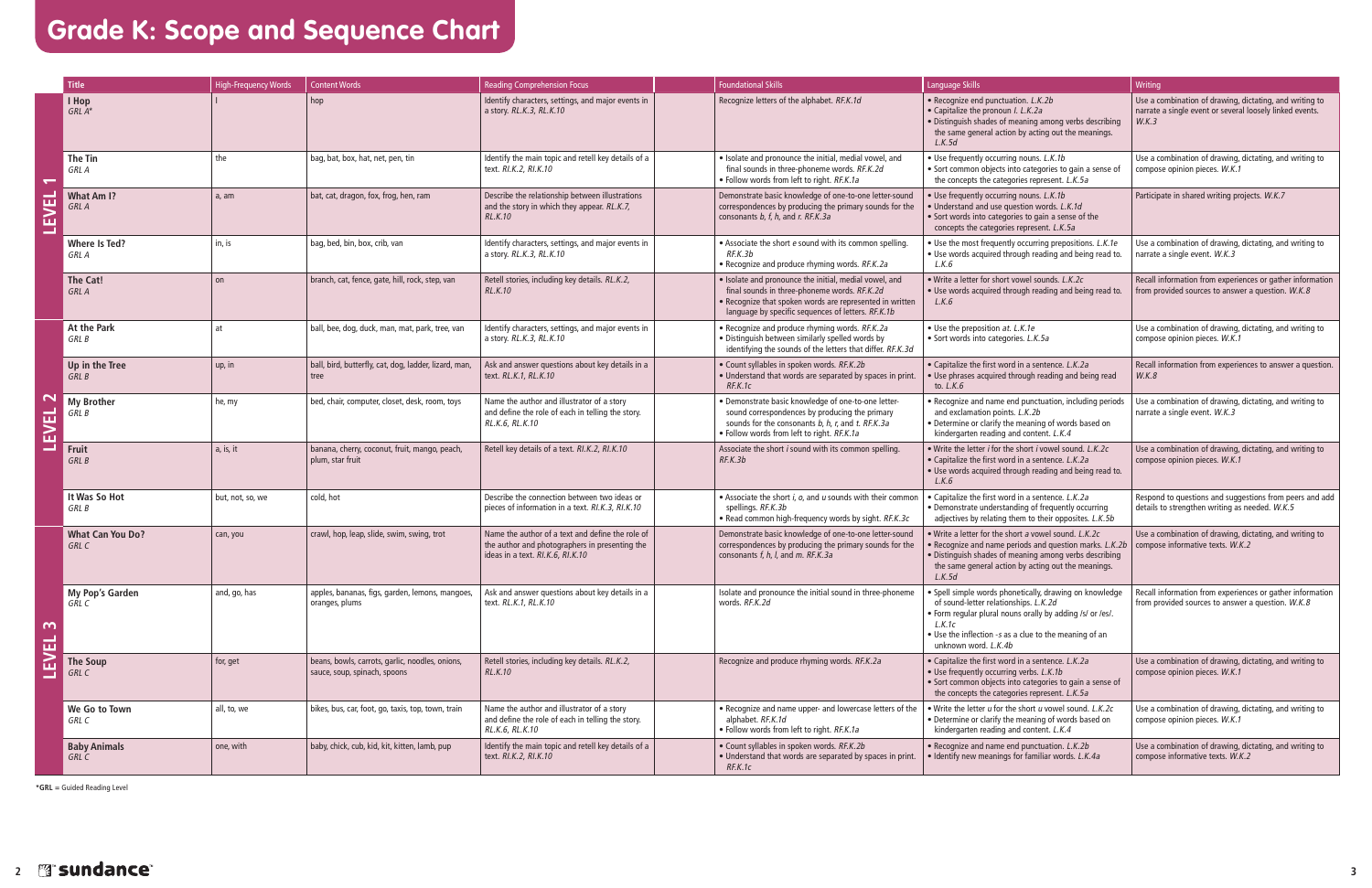### **Grade K: Scope and Sequence Chart**

|                     | Title                                     | <b>High-Frequency Words</b> | <b>Content Words</b>                                                                               | <b>Reading Comprehension Focus</b>                                                                                                     | <b>Foundational Skills</b>                                                                                                                                                                           | Language Skills                                                                                                                                                                                                                            | Writing                                                                                                                      |
|---------------------|-------------------------------------------|-----------------------------|----------------------------------------------------------------------------------------------------|----------------------------------------------------------------------------------------------------------------------------------------|------------------------------------------------------------------------------------------------------------------------------------------------------------------------------------------------------|--------------------------------------------------------------------------------------------------------------------------------------------------------------------------------------------------------------------------------------------|------------------------------------------------------------------------------------------------------------------------------|
|                     | <b>This Family</b><br>$GRL C^*$           | big, this                   | family, kite, glasses, movie, park, picnic, blanket,<br>store, sled, snow                          | Identify the main topic and retell key details of a<br>text. RI.K.2, RI.K.10                                                           | Read common high-frequency words by sight. RF.K.3c                                                                                                                                                   | · Print many lowercase letters. L.K.1a<br>• Capitalize the first word in a sentence. L.K.2a<br>· Sort common objects into categories to gain a sense of<br>the concepts the categories represent. L.K.5a                                   | Compose explanatory texts. W.K.2                                                                                             |
|                     | <b>Our Rooftop Garden</b><br><b>GRL C</b> | by, our, out                | bug, garden, grow, pot, roof, seeds, sow, trowel,<br>worm                                          | Retell stories, including key details. RL.K.2,<br><b>RL.K.10</b>                                                                       | Isolate and pronounce the final sound in three-phoneme<br>words. RF.K.2d                                                                                                                             | • Use prepositions. L.K.1e<br>• Capitalize the first word in a sentence. L.K.2a<br>• Distinguish shades of meaning among verbs describing<br>the same general action by acting out the meanings.<br>L.K.5d                                 | Participate in shared writing projects. W.K.7                                                                                |
|                     | <b>Night and Day</b><br>GRL C             | are, do, they, who          | bakers, cleaners, doctors, drivers, job, nurses,<br>police                                         | Name the author of a text and define the role of<br>the author and photographers in presenting the<br>ideas in a text. RI.K.6, RI.K.10 | Recognize and name upper- and lowercase letters of the<br>alphabet. RF.K.1d                                                                                                                          | • Print many lowercase letters. L.K.1a<br>• Use frequently occurring nouns. L.K.1b<br>. Use words acquired through reading and being read to.<br>L.K.6                                                                                     | Recall information from experiences to answer a question.<br>W.K.8                                                           |
|                     | <b>Sky's New Home</b><br><b>GRL C</b>     | an, me, new, old, said      | book, fine, game, home, phone, radio, switch                                                       | Ask and answer questions about key details in a<br>text. RL.K.1, RL.K.10                                                               | Substitute individual sounds in one-syllable words to make<br>new words, RF.K.2e                                                                                                                     | • Write a letter for most consonant sounds. L.K.2c<br>. Form regular plural nouns orally by adding /s/ or /es/.<br>L.K.1c<br>• Demonstrate understanding of frequently occurring<br>adjectives by relating them to their opposites. L.K.5b | Respond to questions and suggestions from peers and add<br>details to strengthen writing as needed. W.K.5                    |
|                     | <b>Emma the Elephant</b><br>GRL C         | now, off, she               | car, cool, doors, elephant, hat, monkey, parrot                                                    | Identify characters, settings, and major events in<br>a story. RL.K.3, RL.K.10                                                         | Demonstrate basic knowledge of one-to-one letter-<br>sound correspondences by producing the sounds for the<br>consonants c and m. RF.K.3a                                                            | . Use frequently occurring nouns and verbs. L.K.1b<br>• Understand and use question words. L.K.1d<br>• Demonstrate understanding of frequently occurring<br>verbs by relating them to their opposites. L.K.5b                              | Use a combination of drawing, dictating, and writing to<br>narrate a single event or several loosely linked events.<br>W.K.3 |
|                     | <b>The Panda</b><br><b>GRLD</b>           | look, see, the              | baby, bamboo, ears, eyes, fur, paw, thumb, warm                                                    | Name the author of a text and define the role of<br>the author and photographers in presenting the<br>ideas in a text. RI.K.6, RI.K.10 | Read common high-frequency words by sight. RF.K.3c                                                                                                                                                   | • Recognize and name end punctuation. L.K.2b<br>• Understand and use question words. L.K.1d<br>• Demonstrate understanding of frequently occurring<br>adjectives by relating them to their opposites. L.K.5b                               | Use a combination of drawing, dictating, and writing to<br>compose informative texts. W.K.2                                  |
|                     | Otis Is Lost<br>GRL D                     | asked, no, or               | elephant, hornbill, lizard, lost, rhino                                                            | Ask and answer questions about key details in a<br>text. RL.K.1, RL.K.10                                                               | • Associate the long o sound with its common spellings<br>$R$ F.K.3 $b$<br>• Recognize that spoken words are represented in written<br>language by specific sequences of letters. RF.K.1b            | • Use frequently occurring nouns and verbs. L.K.1b<br>• Determine the meaning of unknown words based on<br>kindergarten reading and content. L.K.4                                                                                         | Use a combination of drawing, dictating, and writing to<br>narrate a single event. W.K.3                                     |
| ш                   | The Meerkats' New Home<br><b>GRLD</b>     | back, from, into            | baby, dad, desert, hills, home, jungle, valley                                                     | Retell stories, including key details. RL.K.2,<br><b>RL.K.10</b>                                                                       | • Count syllables in spoken words. RF.K.2b<br>. Follow words from left to right. RF.K.1a                                                                                                             | • Form regular plural nouns orally by adding /s/ or /es/.<br>L.K.1c<br>• Determine or clarify the meaning of unknown words<br>based on kindergarten reading and content. L.K.4                                                             | Participate in shared research and writing projects. W.K.7                                                                   |
|                     | The People Museum<br>GRL D                | as, just, saw, two, well    | clever, hungry, museum, fast, strong, tall                                                         | Ask and answer questions about key details in a<br>text. RL.K.1, RL.K.10                                                               | • Blend and segment onsets and rimes of single-syllable<br>spoken words, RF.K.2c<br>• Recognize and produce rhyming words. RF.K.2a                                                                   | . Recognize and name end punctuation. L.K.2b<br>• Demonstrate understanding of frequently occurring<br>adjectives by relating them to their opposites. L.K.5b                                                                              | Compose opinion pieces. W.K.1                                                                                                |
|                     | <b>At the Market</b><br><b>GRLD</b>       | have, of, them              | bread, choose, farmers, fish, flowers, fresh, fruit,<br>market, sell, shoppers, stalls, vegetables | Ask and answer questions about key details in a<br>text. RI.K.1, RI.K.10                                                               | Substitute individual sounds in one-syllable words to make<br>new words. RF.K.2e                                                                                                                     | $\bullet$ Print many lowercase letters. L.K.1a<br>• Use prepositions. L.K.1e<br>• Use the affix un- as a clue to the meaning of an<br>unknown word. L.K.4b                                                                                 | Recall information from experiences or gather information<br>from provided sources to answer a question. W.K.8               |
|                     | <b>When We Started School</b><br>GRL D    | made, play, then            | friends, learned, music, numbers, started, teams,<br>word                                          | Ask and answer questions about key details in a<br>text. RI.K.1, RI.K.10                                                               | • Associate the long a sound with its common spellings.<br>RF.K.3b<br>. Follow words from left to right. RF.K.1a                                                                                     | . Form regular plural nouns orally by adding /s/ or /es/.<br>L.K.1c<br>• Use the inflection -ed as a clue to the meaning of a<br>word. L.K.4b                                                                                              | Use a combination of drawing, dictating, and writing to<br>compose opinion pieces. W.K.1                                     |
|                     | <b>My Family</b><br>GRL D                 | came, here, like            | baby, brother, home, hug, play                                                                     | Describe the relationship between illustrations<br>and the story in which they appear. RL.K.7,<br><b>RL.K.10</b>                       | • Recognize and produce rhyming words. RF.K.2a<br>• Associate the long o sound with its common spellings.<br>$R$ F.K.3 $b$                                                                           | • Recognize and name end punctuation. L.K.2b<br>• Demonstrate understanding of frequently occurring<br>adjectives by relating them to their opposites. L.K.5b                                                                              | Respond to questions and suggestions from peers and add<br>details to strengthen writing as needed. W.K.5                    |
| $\bullet$<br>ш<br>ш | <b>What Are They?</b><br>GRL D            | called, were, your          | animals, eggs, fish, frogs, hatched, home,<br>hopping, jar, legs, pond, swimming, tails            | Name the author and illustrator of a story<br>and define the role of each in telling the story.<br>RL.K.6, RL.K.10                     | Blend and segment onsets and rimes of single-syllable<br>spoken words, RF.K.2c                                                                                                                       | . Understand and use question words. L.K.1d<br>. Form regular plural nouns orally by adding /s/ or /es/.<br>L.K.1c<br>• Use the inflection -ed as a clue to the meaning of a<br>word. L.K.4b                                               | Participate in shared research and writing projects. W.K.7                                                                   |
|                     | <b>Changing Seasons</b><br>GRL D          | after, come, that, will     | cool, cozy, end, fall, grow, leaves, plants, sleep,<br>spring, summer, sun, trees, warm, winter    | Describe the connection between pieces of<br>information in a text. RI.K.3, RI.K.10                                                    | Demonstrate basic knowledge of one-to-one letter-sound<br>correspondences by producing the primary sounds for the<br>consonants c and g. RF.K.3a                                                     | . Write letters for short vowel sounds. L.K.2c<br>• Use frequently occurring nouns. L.K.1b<br>• Determine or clarify the meaning of words based on<br>kindergarten reading and content. L.K.4                                              | Use a combination of drawing, dictating, and writing to<br>compose informative texts. W.K.2                                  |
|                     | I Must Be Quick<br>GRL D                  | be, must, only              | clowns, ice cream, melt, minute, quick, rides,<br>watched                                          | Describe the relationship between illustrations<br>and the story in which they appear. RL.K.7,<br>RL.K.10                              | · Demonstrate basic knowledge of one-to-one letter-<br>sound correspondences by producing the primary<br>sounds for the consonant q. RF.K.3a<br>. Read common high-frequency words by sight. RF.K.3c | • Capitalize the first word in a sentence and the pronour<br>I. L.K.2a<br>• Demonstrate understanding of adjectives by relating<br>them to their opposites. L.K.5b                                                                         | Respond to questions and suggestions from peers and add<br>details to strengthen writing as needed. W.K.5                    |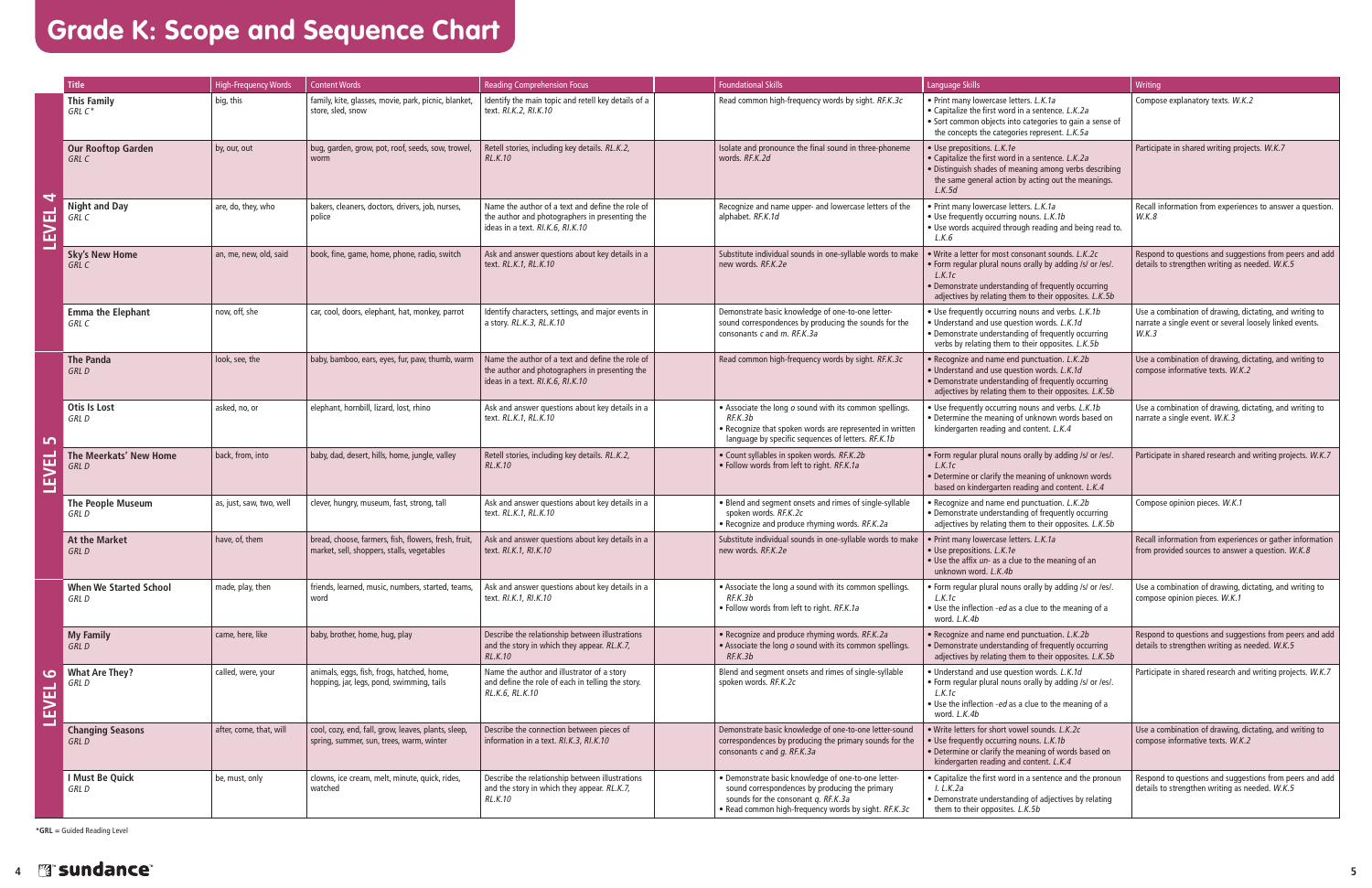### **Grade K: Scope and Sequence Chart**

|               | <b>Title</b>                               | <b>High-Frequency Words</b> | <b>Content Words</b>                                                                                   | <b>Reading Comprehension Focus</b>                                                                                 | <b>Foundational Skills</b>                                                                                                                                                              | <b>Language Skills</b>                                                                                                                                                               | Writing                                                                                                                      |
|---------------|--------------------------------------------|-----------------------------|--------------------------------------------------------------------------------------------------------|--------------------------------------------------------------------------------------------------------------------|-----------------------------------------------------------------------------------------------------------------------------------------------------------------------------------------|--------------------------------------------------------------------------------------------------------------------------------------------------------------------------------------|------------------------------------------------------------------------------------------------------------------------------|
|               | <b>Grandma Went to School</b><br>$GRL E^*$ | her, hers, where            | chalk, computers, desks, games, markers, pencils,<br>photographs, skipped, tables, teacher             | Ask and answer questions about key details in a<br>text. RL.K.1, RL.K.10                                           | • Associate the long o sound with its common spellings.<br>$R$ F.K.3b<br>. Recognize that spoken words are represented in written<br>language by specific sequences of letters. RF.K.1b | · Use prepositions. L.K.1e<br>• Use affixes as a clue to the meaning of a word. L.K.4b                                                                                               | Use a combination of drawing, dictating, and writing to<br>compose explanatory texts. W.K.2                                  |
|               | The Shopping List<br>GRL E                 | got, his, right, want, yes  | bake, butter, cake, eggs, flour, fruit, milk,<br>shopping list, sons, sugar                            | Retell stories, including key details. RL.K.2,<br>RL.K.10                                                          | Recognize and produce rhyming words. RF.K.2a                                                                                                                                            | . Write letters for short vowel sounds. L.K.2c<br>· Understand and use question words. L.K.1d<br>• Demonstrate understanding of verbs by relating them to<br>their opposites. L.K.5b | Respond to questions and suggestions from peers and add<br>details to strengthen writing as needed. W.K.5                    |
| ш<br>m        | <b>Tigers</b><br><b>GRL E</b>              | about, there, these         | Asia, cats, cubs, hunt, protect, safe, sleep, stripes,<br>swim, tigers, wild                           | Ask and answer questions about key details in a<br>text. RI.K.1, RI.K.10                                           | Substitute individual sounds in one-syllable<br>words to make new words. RF.K.2e                                                                                                        | · Understand and use question words. L.K.1d<br>• Capitalize the first word in a sentence. L.K.2a<br>. Use words acquired through reading and being read to.<br>L.K.6                 | Participate in shared research and writing projects. W.K.7                                                                   |
|               | The Ice Festival<br>GRL E                  | before, could, him          | autumn, dragon boat, festival, ice, kite, moon,<br>spring, summer, winter                              | Name the author and illustrator of a story<br>and define the role of each in telling the story.<br>RL.K.6, RL.K.10 | • Associate the long a sound with its common spellings.<br>RF.K.3b<br>. Understand that words are separated by spaces in print.<br>RF.K.1c                                              | • Recognize and name end punctuation. L.K.2b<br>• Clarify the meaning of words. L.K.4                                                                                                | Use a combination of drawing, dictating, and writing to<br>narrate a single event or linked events. W.K.3                    |
|               | <b>How Doctors Help</b><br><b>GRL E</b>    | help, more, other, their    | bones, doctors, ears, eyes, hearing, hospital,<br>hurt, patients, problems, sick, teeth, tests, X-rays | Describe the relationship between photos and<br>the text in which they appear. RI.K.7, RI.K.10                     | • Count syllables in spoken words. RF.K.2b<br>. Follow words from left to right. RF.K.1a                                                                                                | . Form regular plural nouns orally by adding /s/ or /es/.<br>L.K.1c<br>• Use the inflection -s as a clue to the meaning of a word.<br>1. K. 4h                                       | Recall information from experiences or gather information<br>from provided sources to answer a question. W.K.8               |
|               | <b>The Blizzard</b><br>GRL E               | after, am, will             | chairlift, mountain, skier, skiing, wind                                                               | Describe the relationship between illustrations<br>and the story in which they appear. RL.K.7,<br>RL.K.10          | . Read common high-frequency words by sight. RF.K.3c<br>• Recognize that spoken words are represented in written<br>language by specific sequences of letters. RF.K.1b                  | · Use prepositions. L.K.1e<br>• Use affixes as a clue to the meaning of a word. L.K.4b                                                                                               | Use a combination of drawing, dictating, and writing to<br>narrate a single event or several loosely linked events.<br>W.K.3 |
|               | A Fun Day<br><b>GRL E</b>                  | what                        | clothes, dancing, fire, flower, groom, hands,<br>jewels, married, music, necklaces, paint              | Retell stories, including key details. RL.K.2,<br><b>RL.K.10</b>                                                   | • Associate the long e sound with its common spellings.<br>$R$ F.K.3b<br>• Substitute individual sounds in one-syllable words to<br>make new words. RF.K.2e                             | · Understand and use question words. L.K.1d<br>· Identify real-life connections between words and their<br>use, $L.K.5c$                                                             | Use a combination of drawing, dictating, and writing to<br>compose informative texts. W.K.2                                  |
| ထ<br>m.<br>пı | <b>Making Things</b><br>GRL E              | five, make, think           | bakers, birds, bread, builders, eggs, nests, paper,<br>plane, shed                                     | Identify the major events in a story. RL.K.3,<br><b>RL.K.10</b>                                                    | Blend and segment onsets and rimes of single-syllable<br>spoken words. RF.K.2c                                                                                                          | . Form regular plural nouns orally by adding /s/ or /es/.<br>L.K.1c<br>• Determine the meaning of unknown words based on<br>kindergarten reading and content. L.K.4                  | Use a combination of drawing, dictating, and writing to<br>narrate linked events. W.K.3                                      |
|               | <b>Special Days</b><br>GRL E               | day, sing                   | dance, fireworks, flowers, kites, parades, special,<br>treats                                          | Describe the relationship between photos and<br>the text in which they appear. RI.K.7, RI.K.10                     | · Count syllables in spoken words. RF.K.2b<br>• Understand that words are separated by spaces in print.<br>REK.1c                                                                       | • Use frequently occurring nouns and verbs. L.K.1b<br>. Determine or clarify the meaning of words based on<br>kindergarten reading and content. L.K.4                                | Participate in shared research and writing projects. W.K.7                                                                   |
|               | <b>Make a Hat and a Mask</b><br>GRL E      | down, if                    | card, costume, glitter, glue, mask, party, scissors,<br>shape, size                                    | Describe the connection between pieces of<br>information in a text. RLK.3, RLK.10                                  | Demonstrate basic knowledge of one-to-one letter-sound<br>correspondences by producing the primary sounds for the<br>consonant g. RF.K.3a                                               | . Form regular plural nouns orally by adding /s/ or /es/<br>L.K.1c<br>• Determine or clarify the meaning of phrases based on<br>kindergarten reading and content. L.K.4              | Use a combination of drawing, dictating, and writing to<br>compose informative texts. W.K.2                                  |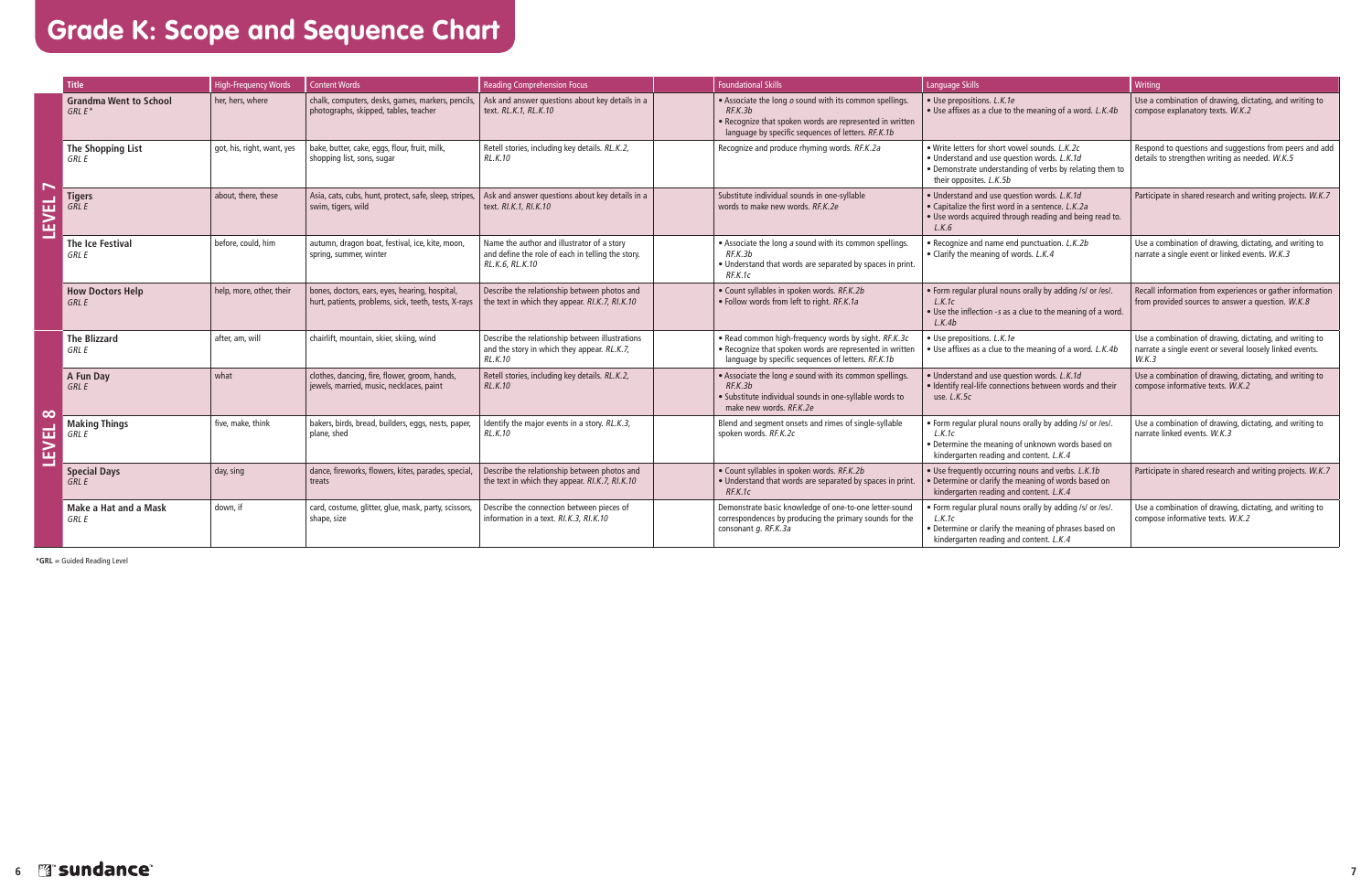### **Grade 1: Scope and Sequence Chart**

|                     | Title                                | <b>High-Frequency Words</b> | <b>Content Words</b>                                                                                                                                                     | Reading Comprehension Focus                                                                                     | <b>Foundational Skills</b>                                                                                                                                                                                                                 | Language Skills                                                                                                                                                                                                                                                     | Writing                                                                                                    |
|---------------------|--------------------------------------|-----------------------------|--------------------------------------------------------------------------------------------------------------------------------------------------------------------------|-----------------------------------------------------------------------------------------------------------------|--------------------------------------------------------------------------------------------------------------------------------------------------------------------------------------------------------------------------------------------|---------------------------------------------------------------------------------------------------------------------------------------------------------------------------------------------------------------------------------------------------------------------|------------------------------------------------------------------------------------------------------------|
|                     | The Monkeys Go Bananas!<br>$GRL F^*$ | jump, left, room, took, us  | baby, bananas, boat, paddle, river, twins                                                                                                                                | Use illustrations and details in a story to<br>describe its characters, setting, and events.<br>RL.1.7, RL.1.10 | Orally produce single-syllable words by blending the final<br>consonants mp. RF.1.2b                                                                                                                                                       | • Produce and expand complete simple and compound imperative<br>sentences in response to prompts. L.1.1j<br>• Use exclamation points for sentences. L.1.2b<br>• Determine the meaning of a multiple-meaning word using sentence-<br>level context as a clue. L.1.4a | Write narratives, using temporal words to<br>signal event order. W.1.3                                     |
| ໑                   | <b>The Bell Garden</b><br>GRL F      | away, hand, keep            | busy, chickens, computer, flowers, garden, gloves,<br>job, junk, scarecrow, secret, surprise, tidy, worm                                                                 | Describe major events in a story, using key<br>details. RL.1.3, RL.1.10                                         | • Know the common vowel team conventions for<br>representing long vowel sounds, including ai. RF.1.3c<br>. Use knowledge that every syllable must have a vowel<br>sound to determine the number of syllables in a printed<br>word, RF.1.3d | • Use end punctuation for sentences, including question marks. L.1.2b<br>· Distinguish shades of meaning among verbs differing in manner by<br>acting out the meanings. L.1.5d                                                                                      | Write informative texts. W.1.2                                                                             |
| ш<br>$\blacksquare$ | <b>Cool Bananas</b><br><b>GRLF</b>   | eat, give                   | bananas, eat, energy, farmers, flowers, fruit,<br>grow, herb, leaves, minerals, peel, plant, seeds,<br>shade, vitamins                                                   | Answer questions about key details in a text.<br>RI.1.1, RI.1.10                                                | Decode regularly spelled one-syllable words. RF.1.3b                                                                                                                                                                                       | • Use commas to separate single words in a series. L.1.2c<br>• Use frequently occurring conjunctions. L.1.1g<br>• Clarify the meaning of words choosing from an array of strategies.<br>L.1.4                                                                       | Participate in a shared research and writing<br>project. W.1.7                                             |
|                     | <b>Being Famous</b><br><b>GRLF</b>   | best, how, which            | blind, clever, deaf, famous, inventor, ruler, talent,<br>trained                                                                                                         | Answer questions about key details in a text.<br>RI.1.1, RI.1.10                                                | • Read words with inflectional endings. RF.1.3f<br>• Know the vowel team ay for representing a long vowel<br>sound. RF.1.3c                                                                                                                | . Use frequently occurring adjectives. L.1.1f<br>• Use affixes as a clue to the meaning of a word. L.1.4b                                                                                                                                                           | Write informative texts. W.1.2                                                                             |
|                     | Fly, Baby Birds!<br>GRL F            | bird, fly, four, red        | babies, dive, flap, fly, glide, nest, wings                                                                                                                              | Describe characters and major events in a story<br>using key details. RL.1.3, RL.1.10                           | . Orally produce single-syllable words with the final<br>consonant blend ng. RF.1.2b<br>. Recognize the distinguishing features of a sentence.<br>RE1.1a                                                                                   | · Use personal pronouns. L.1.1d<br>. Distinguish shades of meaning among verbs by acting out the<br>meanings. L.1.5d                                                                                                                                                | Write informative texts. W.1.2                                                                             |
|                     | <b>Then and Now</b><br><b>GRL F</b>  | let, mother, says, too      | bake, changed, clothes, computer, home, office,<br>park, photo, radio, stores, TV                                                                                        | Use illustrations and details in a story to<br>describe its characters, setting, and events.<br>RL.1.7, RL.1.10 | Decode regularly spelled one-syllable words. RF.1.3b                                                                                                                                                                                       | • Capitalize names of people. L.1.2a<br>. Print upper- and lowercase letters. L.1.1a<br>• Identify root words and their inflectional forms. L.1.4c                                                                                                                  | Use digital tools to produce and publish<br>writing. W.1.6                                                 |
| 0                   | Hip-Hop!<br>GRL F                    | read, words                 | better, broke, children, class, danced, drum,<br>email, guitar, hospital, nurses, phone, played,<br>sang, sick, song, video                                              | Ask and answer questions about key details in a<br>text. RL.1.1, RL.1.10                                        | Distinguish long from short vowel sounds in spoken<br>single-syllable words. RF.1.2a                                                                                                                                                       | . Use personal and possessive pronouns. L.1.1d<br>• Use verbs to convey a sense of past, present, and future. L.1.1e<br>. Use words and phrases acquired through reading, including using<br>conjunctions to signal simple relationships. L.1.6                     | Write narratives. W.1.3                                                                                    |
| ᆸ                   | <b>Sailing North</b><br>GRL F        | again, far, own             | boat, broke, compass, computer, followed, home,<br>island, needle, north, points, sail, sea, storm,<br>wave                                                              | Describe characters, settings, and major events<br>in a story, using key details. RL.1.3, RL.1.10               | Know common vowel team conventions for representing<br>long vowel sounds, such as ea. RF.1.3c                                                                                                                                              | · Produce complete simple interrogative sentences. L.1.1j<br>• Use end punctuation for sentences. L.1.2b<br>· Identify root words and their inflectional forms. L.1.4c                                                                                              | Write narratives. W.1.3                                                                                    |
| íп                  | Way to Go!<br><b>GRLF</b>            | fast, going, walk           | bike, camels, cars, electric, machines, mini-<br>subs, moving, parking, planes, snowmobiles,<br>spaceships, steam trains, trucks                                         | Identify the main topic and retell key details of a<br>text. RI.1.2, RI.1.10                                    | • Isolate and pronounce initial and final sounds in spoken<br>single-syllable words. RF.1.2c<br>. Read words with inflectional endings. RF.1.3f                                                                                            | • Use frequently occurring adjectives. L.1.1f<br>· Identify real-life connections between words and their use. L.1.5d                                                                                                                                               | Write opinion pieces. W.1.1                                                                                |
|                     | <b>Car Parts</b><br><b>GRL F</b>     | always, step                | airbags, body, buttons, cars, dials, engine,<br>factories, glass, joining, melted, metal, nylon,<br>plastic, rubber, safety, seatbelts, shapes, steel,<br>tires, windows | Answer questions about key details in a text.<br>RI.1.1, RI.1.10                                                | Segment single-syllable words into their complete<br>sequence of individual sounds. RF.1.2d                                                                                                                                                | • Use conventional spelling for words with common spelling patterns.<br>L.1.2d<br>• Produce and expand simple declarative sentences. L.1.1j<br>• Clarify the meaning of words, choosing from an array of strategies.                                                | Focus on a topic, respond to questions and<br>suggestions, and add details to strengthen<br>writing. W.1.5 |
|                     | <b>No Rules Day</b><br>GRL G         | hold, people                | clean, rules, safe, Saturday, Sunday                                                                                                                                     | Retell a story, including details, and demonstrate<br>understanding of the central lesson. RL.1.2,<br>RL.1.10   | Know the spelling-sound correspondences for common<br>consonant digraphs. RF.1.3a                                                                                                                                                          | • Use proper nouns. L.1.1b<br>• Capitalize dates and names of people. L.1.2a<br>· Identify real-life connections between words and their use. L.1.5c                                                                                                                | Focus on a topic, respond to questions and<br>suggestions, and add details to strengthen<br>writing. W.1.5 |
|                     | <b>Counting Down</b><br>GRL G        | take, today                 | audience, band, calendar, final, Friday, Monday,<br>music, practice, Saturday, show, solo, Sunday,<br>Thursday, trumpet, Tuesday, Wednesday                              | Use illustrations and details in a story to<br>describe its characters, setting, and events.<br>RL.1.7, RL.1.10 | . Decode regularly spelled one-syllable words and two-<br>syllable words following basic patterns. RF.1.3b, RF.1.3e<br>. Read grade-level text orally with accuracy. RF.1.4b                                                               | . Use frequently occurring prepositions. L.1.1i<br>$\bullet$ Use context as a clue to the meaning of a word. L.1.4a                                                                                                                                                 | Write narratives. W.1.3                                                                                    |
| ய                   | <b>Bigger and Smaller</b><br>GRL G   | things, work                | air, balloon, bigger, bottle, colder, freezes, hotter,<br>ice, popcorn, smaller                                                                                          | Describe connections between pieces of<br>information in a text. RI.1.3, RI.1.10                                | . Orally produce single-syllable words with the final<br>consonant blend ng. RF.1.2b<br>• Recognize the distinguishing features of a sentence.<br>RE1.1a                                                                                   | • Produce complete simple and compound interrogative sentences in<br>response to prompts. L.1.1 <i>j</i><br>. Use sentence-level context as a clue to the meaning of a word. L.1.4a                                                                                 | Write explanatory texts. W.1.2                                                                             |
| ш                   | The Bamboo Family<br>GRL G           | loved, round                | bamboo, frogs, garden, grew, plant, tadpoles,<br>weeks                                                                                                                   | Retell stories, including key details. RL.1.2,<br>RL.1.10                                                       | Use knowledge that every syllable must have a vowel<br>sound to determine the number of syllables in a printed<br>word. RF.1.3d                                                                                                            | . Use conventional spelling for words with common spelling patterns.<br>L.1.2d<br>. Use verbs to convey a sense of past, present, and future. L.1.1e<br>. Identify frequently occurring root words and their inflectional forms.<br>L.1.4c                          | Write informative texts. W.1.2                                                                             |
|                     | <b>Desert Life</b><br>GRL G          | night, tree                 | animals, burrows, cold, colors, desert, dry, heat,<br>hot, rain, sand                                                                                                    | Ask and answer questions about key details in a<br>text. RI.1.1, RI.1.10                                        | • Know common vowel team conventions for<br>representing long vowel sounds, such as y as a vowel.<br>RF.1.3c<br>. Read grade-level text with purpose and understanding.<br>RF.1.4a                                                         | • Use frequently occurring adjectives. L.1.1f<br>• Clarify the meaning of words, choosing from an array of strategies.<br>L.1.4                                                                                                                                     | Write opinion pieces. W.1.1                                                                                |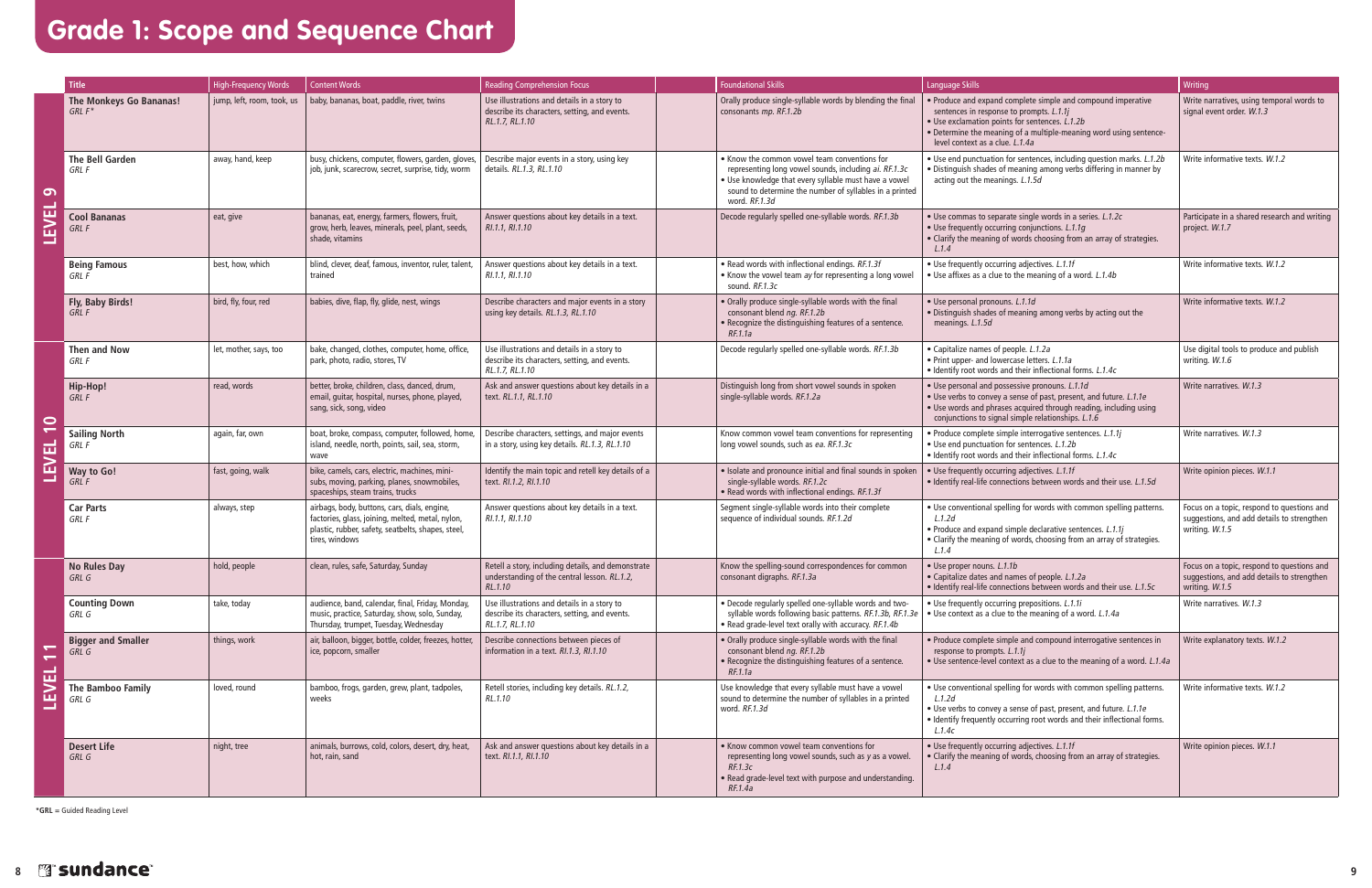### **Grade 1: Scope and Sequence Chart**

|             | Title                                    | <b>High-Frequency Words</b> | <b>Content Words</b>                                                                                                           | <b>Reading Comprehension Focus</b>                                                                                  | <b>Foundational Skills</b>                                                                                                                                                                            | Language Skills                                                                                                                                                                                                                                          | Writing                                                                                                           |
|-------------|------------------------------------------|-----------------------------|--------------------------------------------------------------------------------------------------------------------------------|---------------------------------------------------------------------------------------------------------------------|-------------------------------------------------------------------------------------------------------------------------------------------------------------------------------------------------------|----------------------------------------------------------------------------------------------------------------------------------------------------------------------------------------------------------------------------------------------------------|-------------------------------------------------------------------------------------------------------------------|
|             | <b>Big Day Out</b><br>GRL G*             | many, run, three            | birthday, busy, flowers, laughing, perfume, roads,<br>stores, town                                                             | Use illustrations and details in a story to<br>describe its characters, setting, and events.<br>RL.1.7, RL.1.10     | Decode regularly spelled one-syllable words. RF.1.3b                                                                                                                                                  | · Use personal pronouns. L.1.1d<br>• Produce complete declarative sentences in response to prompts. L.1.1j<br>. Use words and phrases acquired through reading, including using<br>conjunctions to signal simple relationships. L.1.6                    | Write narratives. W.1.3                                                                                           |
|             | <b>Trip Trouble</b><br>GRL G             | bad, under, write           | bicycles, boat, bus, cousins, diary, tractor, trailer,<br>train, trip, trouble, walking                                        | Describe major events in a story, using key<br>details. RL.1.3, RL.1.10                                             | Recognize and read grade-appropriate words with the<br>r-controlled vowel o as in for. RF.1.3                                                                                                         | • Demonstrate understanding of personal and possessive pronouns.<br>L.1.1d<br>· Identify end punctuation. L.1.2b<br>• Use picture clues to clarify a word's meaning. L.1.4                                                                               | Write narratives. W.1.3                                                                                           |
| ш           | <b>Oily Feet</b><br>GRL G                | black, live, near           | animals, beach, clean, crashed, feathers, feet, oil,<br>penguin, rescue, ship, swim                                            | Answer questions about key details in a text.<br>RL.1.1, RL.1.10                                                    | Decode words following basic patterns by breaking the<br>words into syllables. RF.1.3e                                                                                                                | • Use frequently occurring affixes as a clue to the meaning of a word.<br>L.1.4b<br>• Use frequently occurring prepositions. L.1.1i<br>• Clarify the meaning of words, choosing from an array of strategies.<br>L.1.4                                    | Write narratives. W.1.3                                                                                           |
| ĹЦ          | The Day Sky<br>GRL G                     | found, may                  | brightest, clouds, foggy, heats, moon, rain,<br>rainbow, shadow, sky, sun                                                      | Use the illustrations and details in a text to<br>describe its key ideas. RI.1.7, RI.1.10                           | • Use knowledge that every syllable must have a vowel<br>sound to determine the number of syllables in a printed<br>word, RF.1.3d<br>. Recognize the distinguishing features of a sentence.<br>RE1.1a | • Use articles, L.1.1h<br>. Use frequently occurring affixes as a clue to the meaning of a word.<br>L.1.4b                                                                                                                                               | Write opinion pieces. W.1.1                                                                                       |
|             | <b>Weather Tools</b><br>GRL G            | put, tell                   | anemometer, change, cold, hot, maps, rain, rain<br>gauge, sun, thermometer, weather, weather<br>vane, wind                     | Ask and answer questions about key details in a<br>text. RI.1.1. RI.1.10                                            | Decode regularly spelled one-syllable words, including<br>words with the r-controlled vowel ur. RF.1.3b                                                                                               | . Use singular and plural nouns with matching verbs in basic sentences.<br>L.1.1c<br>• Use end punctuation for sentences. L.1.2b<br>• Sort words into categories to gain a sense of the concepts the<br>categories represent. L.1.5a                     | Recall information from experiences or<br>gather information from provided sources<br>to answer a question. W.1.8 |
|             | <b>A Star Named Jade</b><br><b>GRL H</b> | didn't, find, white         | chart, moon, night, shooting, sky, star, telescope                                                                             | Describe characters and major events in a story<br>using key details. RL.1.3, RL.1.10                               | Orally produce single-syllable words by blending sounds<br>including the consonant blend st. RF.1.2b                                                                                                  | · Identify real-life connections between words and their use. L.1.5c<br>• Use verbs to convey a sense of past, present, and future. L.1.1e<br>• Distinguish shades of meaning among adjectives. L.1.5d                                                   | Use digital tools to produce and publish<br>writing. W.1.6                                                        |
| m           | <b>Dear Penpal</b><br>GRL H              | father, once, would         | city, email, explore, jungle, penpal, rainforest                                                                               | Use illustrations and details in a story to<br>describe its characters. RL.1.7, RL.1.10                             | • Distinguish long from short vowel sounds. RF.1.2a<br>• Read words with inflectional endings. RF.1.3f                                                                                                | • Use end punctuation. L.1.2b<br>. Identify frequently occurring root words and their inflectional forms.<br>L.1.4c                                                                                                                                      | Write opinion pieces. W.1.1                                                                                       |
| 긂           | <b>Insect Bodies</b><br><b>GRL H</b>     | head, kinds                 | body parts, bones, eyes, feelers, insects, legs,<br>mouth, outer body, wings                                                   | Ask and answer questions about key details in a<br>text. RI.1.1, RI.1.10                                            | • Know the spelling-sound correspondences for common<br>consonant digraphs. RF.1.3a<br>• Read grade-level text orally with accuracy. RF.1.4b                                                          | • Use articles, L.1.1h<br>• Use sentence-level context as a clue to the meaning of a word. L.1.4a                                                                                                                                                        | Write opinion pieces. W.1.1                                                                                       |
|             | The Cake Sale<br><b>GRL H</b>            | bring, done                 | cake, computers, hungry, money, sale, upside-<br>down                                                                          | Ask and answer questions about key details in a<br>text. RL.1.1, RL.1.10                                            | Know the spelling-sound correspondences for common<br>consonant digraph kn. RF.1.3a                                                                                                                   | • Use frequently occurring prepositions. L.1.1i<br>• Capitalize dates and names of people. L.1.2a<br>· Identify real-life connections between words and their use. L.1.5c                                                                                | Write narratives. W.1.3                                                                                           |
|             | Jobs People Do<br><b>GRL H</b>           | don't, should               | animals, builders, doctors, farmers, firefighters,<br>gardeners, nurses, outdoors, planes, plants,<br>police, rescue, teachers | Identify the main topic and retell key details of a<br>text. RI.1.2, RI.1.10                                        | Know common vowel team conventions for representing<br>long vowel sounds, such as ea. RF.1.3c                                                                                                         | • Use commas to separate single words in a series. L.1.2c<br>• Use frequently occurring conjunctions. L.1.1g<br>• Use frequently occurring suffixes as a clue to the meaning of a word.<br>L.1.4b                                                        | Write informative texts. W.1.2                                                                                    |
|             | The Ice Lantern<br>GRL H                 | fell, little, sat           | bucket, candle, China, cold, dragon, fire, fish,<br>flooded, frozen, ice, lantern, net, river, snow,<br>winters                | Use illustrations and details in a story to<br>describe its characters, setting, and events.<br>RL.1.7, RL.1.10     | Recognize and read grade-appropriate irregularly spelled<br>words. RF.1.3g                                                                                                                            | • Use proper nouns. L.1.1b<br>• Print all upper- and lowercase letters. L.1.1a<br>. Identify frequently occurring root words and their inflectional forms.<br>L.1.4c                                                                                     | Use a variety of digital tools to produce and<br>publish writing. W.1.6                                           |
|             | Lost!<br><b>GRL H</b>                    | gave, green, very           | compass, GPS, lost, map, maze, paths, phone,<br>police, puzzle, tracked                                                        | Retell stories, including key details, and<br>demonstrate understanding of their central<br>lesson. RL.1.2, RL.1.10 | • Isolate and pronounce initial and final sounds in spoken<br>single-syllable words. RF.1.2c<br>• Read grade-level text orally with accuracy. RF.1.4b                                                 | . Use singular and plural nouns with matching verbs in basic sentences.<br>L.1.1c<br>• Define words by category and by one or more key attributes. L.1.5b                                                                                                | Write informative texts. W.1.2                                                                                    |
| ↴<br>ш<br>≅ | Life of a Butterfly<br>GRL H             | last, open, soon            | butterfly, caterpillar, chrysalis, cycle, egg, grow,<br>life, stages                                                           | Describe the connection between two events or<br>pieces of information in a text. RI.1.3, RI.1.10                   | Decode two-syllable words following basic patterns by<br>breaking the words into syllables. RF.1.3e                                                                                                   | • Sort words into categories to gain a sense of the concepts the<br>categories represent. L.1.5a<br>. Use verbs to convey a sense of past, present, and future. L.1.1e<br>• Clarify the meaning of words, choosing from an array of strategies.<br>1.1.4 | Gather information from provided sources<br>to answer a question. W.1.8                                           |
|             | <b>The Lion City</b><br>GRL H            | any, long                   | animal, beach, boat, brave, city, crown, hunt,<br>island, lion, prince, ruler, sea                                             | Ask and answer questions about key details in a<br>text. RL.1.1, RL.1.10                                            | Distinguish long from short vowel sounds in spoken<br>single-syllable words. RF.1.2a                                                                                                                  | . Identify frequently occurring root words and their inflectional forms.<br>L.1.4c<br>• Use frequently occurring adjectives. L.1.1f<br>• Determine the meaning of multiple-meaning words. L.1.4                                                          | Write opinion pieces. W.1.1                                                                                       |
|             | <b>Food for All</b><br>GRL H             | need, time, why             | animals, catch, energy, food chain, forests, hunt,<br>meat, plants, sizes, sun, teeth                                          | Know and use various text features to locate<br>information in a text. RI.1.5, RI.1.10                              | • Recognize and read grade-appropriate irregularly<br>spelled words. RF.1.3g<br>. Recognize the distinguishing features of a sentence.<br><i>RF.1.1a</i>                                              | • Produce complete, simple, declarative sentences in response to<br>prompts. L.1.1 <i>j</i><br>• Sort words into categories to gain a sense of the concepts the<br>categories represent. L.1.5a                                                          | Focus on a topic, respond to questions and<br>suggestions, and add details to strengthen<br>writing. W.1.5        |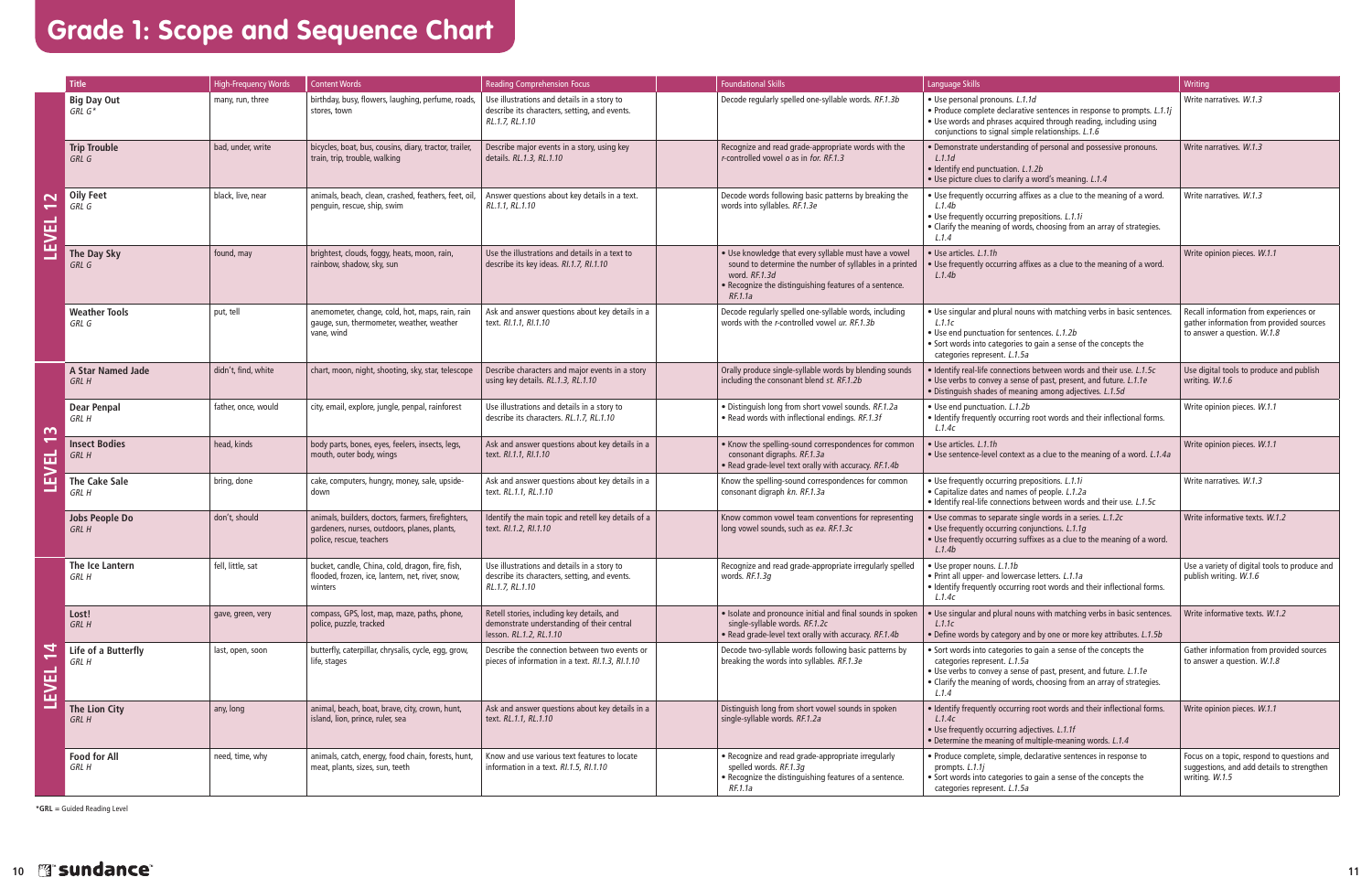# **Grade 1: Scope and Sequence Chart**

|              | <b>Title</b>                         | High-Frequency Words      | Content Words                                                                                                                            | <b>Reading Comprehension Focus</b>                                                                                   | <b>Foundational Skills</b>                                                                                                                                                                 | Language Skills                                                                                                                                                                      | Writing                                                                                                         |
|--------------|--------------------------------------|---------------------------|------------------------------------------------------------------------------------------------------------------------------------------|----------------------------------------------------------------------------------------------------------------------|--------------------------------------------------------------------------------------------------------------------------------------------------------------------------------------------|--------------------------------------------------------------------------------------------------------------------------------------------------------------------------------------|-----------------------------------------------------------------------------------------------------------------|
|              | <b>Magnet Boy</b><br>$GRLI^*$        | house                     | magnets, metal, school, stick, strange, stuck,<br>talent show                                                                            | Ask and answer questions about key details in a<br>text. RL.1.1, RL.1.10                                             | Decode regularly spelled one-syllable words. RF.1.3b                                                                                                                                       | • Use frequently occurring adjectives. L.1.1f<br>• Use personal, possessive, and indefinite pronouns. L.1.1d<br>· Identify real-life connections between words and their use. L.1.5c | Write narratives. W.1.3                                                                                         |
| ഥ            | <b>Greedy Monkey</b><br>GRL I        | please, than              | bananas, chilies, coconuts, fire, forest, greedy,<br>help, lesson                                                                        | Retell stories, including key details, and<br>demonstrate understanding of their central<br>lesson. RL.1.2, RL.1.10  | • Segment spoken single-syllable words into their<br>complete sequence of individual sounds. RF.1.2d<br>. Read grade-level text with purpose and understanding.<br>RE1.4a                  | • Use singular and plural nouns with matching verbs in basic sentences.<br>L.1.1c<br>· Distinguish among shades of meaning among adjectives differing in<br>intensity. L.1.5d        | Use a variety of digital tools to produce and<br>publish writing. W.1.6                                         |
| ΕL           | The Eco Park<br>GRL I                | water                     | animals, council, expert, forest, lake, letters,<br>nature, park, rangers                                                                | Use illustrations and details in a story to<br>describe its characters, setting, and events.<br>RL.1.7, RL.1.10      | Know common vowel team conventions for representing<br>long vowel sounds, such as ee. RF.1.3c                                                                                              | • Use end punctuation for sentences. L.1.2b<br>. Use frequently occurring conjunctions. L.1.1g<br>• Use sentence-level context as a clue to the meaning of a word. L.1.4a            | Participate in a shared research and writing<br>project. W.1.7                                                  |
| $\mathbf{E}$ | <b>Living on Earth</b><br>GRL I      | around, small, such       | Arctic, Canada, climate, deserts, high, ice,<br>islands, lakes, llamas, Malaysia, mountains,<br>rainforests, rivers, sea, weather, world | Use the illustrations and details in a text to<br>describe its key ideas. RI.1.7, RI.1.10                            | • Read words with inflectional endings. RF.1.3f<br>• Know the vowel team ay for representing a long vowel<br>sound. RF.1.3c                                                                | • Produce complete, simple, declarative sentences in response to<br>prompts. L.1.1i<br>• Use words acquired through reading, L.1.6                                                   | Write informative texts. W.1.2                                                                                  |
|              | Let's Celebrate<br>GRL I             | each, year                | family, festivals, gifts, lanterns, parades, perform,<br>roles                                                                           | Describe the connection between two events or<br>pieces of information in a text. RI.1.3, RI.1.10                    | Know the spelling-sound correspondences for common<br>consonant digraphs. RF.1.3a                                                                                                          | • Use common and proper nouns. L.1.1b<br>• Capitalize dates and names of people. L.1.2a<br>. Identify frequently occurring root words and their inflectional forms.<br>L.1.4c        | Focus on a topic, respond to questions and<br>suggestions, and add details to strengthen<br>writing. W.1.5      |
|              | <b>Crazy Wheels Day</b><br>GRL I     | another                   | bicycles, go-kart, rollerskates, scooters,<br>skateboards, wagon, wheels                                                                 | Retell stories, including key details, and<br>demonstrate understanding of their central<br>message. RL.1.2, RL.1.10 | Decode regularly spelled one-syllable words. RF.1.3b                                                                                                                                       | · Use articles, L.1.1h<br>• Produce complete exclamatory sentences. L.1.1j<br>• Define words by category or by one or more key attributes. L.1.5b                                    | Use a variety of digital tools to produce and<br>publish writing. W.1.6                                         |
| $\mathbf{S}$ | <b>Animals of the Coast</b><br>GRL I | behind                    | animals, cliffs, coast, fish, ice, land, pools, rocks,<br>sand, sea, sky                                                                 | Know and use various text features to locate<br>information in a text. RI.1.5, RI.1.10                               | • Segment spoken single-syllable words into their<br>complete sequence of individual sounds. RF.1.2d<br>. Read grade-level text with purpose and understanding.<br>RE1.4a                  | • Use frequently occurring prepositions. L.1.1i<br>· Identify real-life connections between words and their use. L.1.5c                                                              | Gather information from provided sources<br>to answer a question. W.1.8                                         |
| <b>TEVEL</b> | <b>The Green House</b><br>GRL I      | never                     | fuel, glass, green, heat, lights, metals, paper,<br>planet, plastics, power, recycle, trash                                              | Identify the main topic and retell key details of a<br>text. RI.1.2. RI.1.10                                         | • Recognize and read grade-appropriate irregularly<br>spelled words. RF.1.3q<br>• Isolate and pronounce initial and final sounds in spoken<br>single-syllable words. RF.1.2c               | • Use commas to separate single words in a series. L.1.2c<br>• Sort words into categories to gain a sense of the concepts the<br>categories represent. L.1.5a                        | Participate in a shared research and writing<br>project. W.1.7                                                  |
|              | <b>Zara and the Band</b><br>GRL I    | ever, happy, thought, use | audience, band, instruments, music, songs,<br>sound                                                                                      | Describe characters, settings, and major events<br>in a story, using key details. RL.1.3, RL.1.10                    | . Use knowledge that every syllable must have a vowel<br>sound to determine the number of syllables in a printed<br>word, RF.1.3d<br>• Read grade-level text orally with accuracy. RF.1.4b | • Use frequently occurring conjunctions. L.1.1g<br>• Use words acquired through reading. L.1.6                                                                                       | Focus on a topic, respond to questions from<br>peers, and add details to strengthen writing<br>as needed. W.1.5 |
|              | <b>The Frozen Drink</b><br>GRL I     | been                      | freezers, fridges, ice, icicles, invention, inventor,<br>soda water                                                                      | Ask and answer questions about key details in a<br>text. RL.1.1, RL.1.10                                             | · Decode regularly spelled one-syllable words. RF.1.3b<br>• Read words with inflectional endings. RF.1.3f                                                                                  | . Use frequently occurring conjunctions. L.1.1g<br>• Define words by category and by one or more key attributes. L.1.5b                                                              | Use a variety of digital tools to produce and<br>publish writing. W.1.6                                         |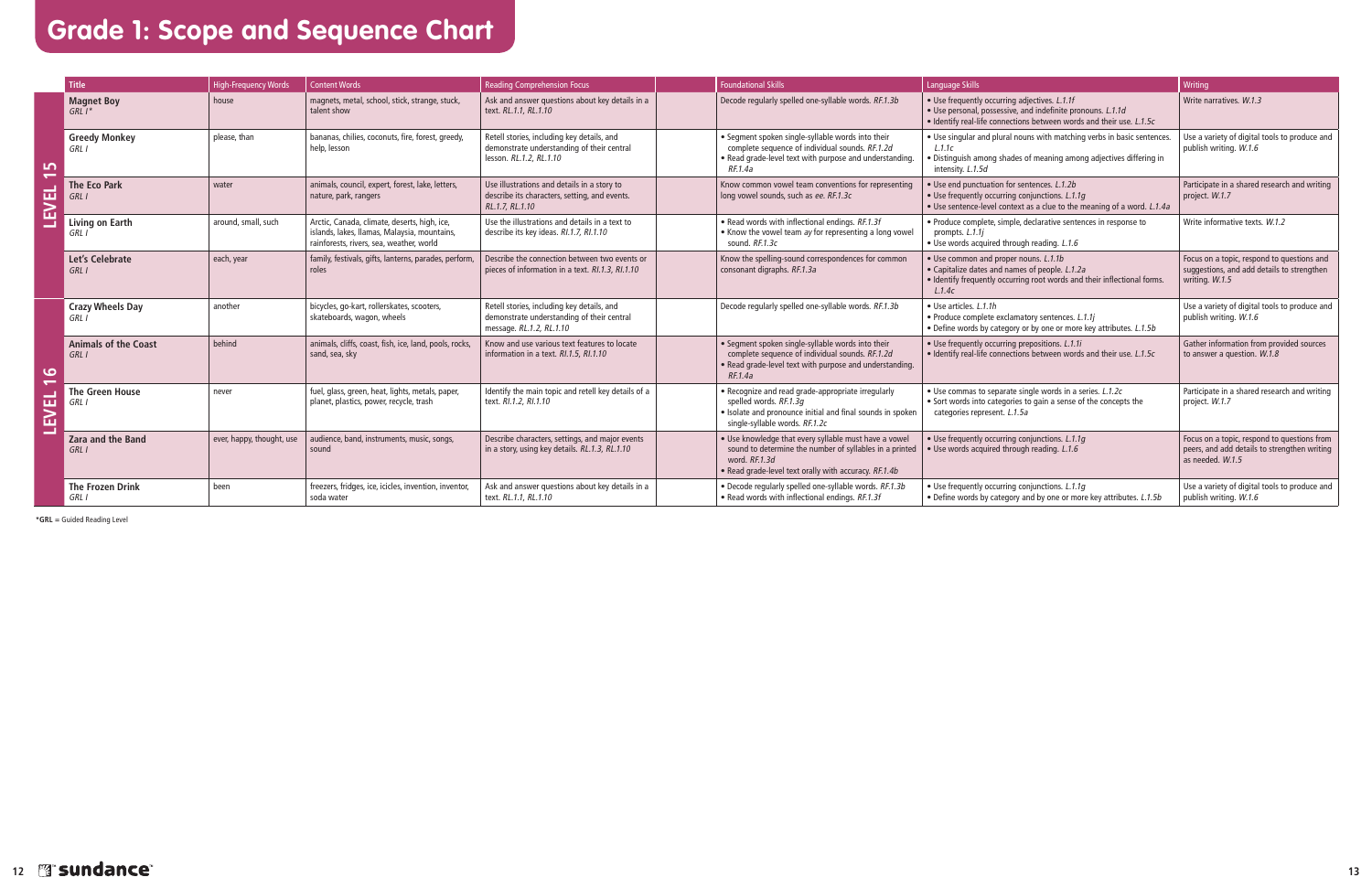# **Grade 2: Scope and Sequence Chart**

|                               | Title                                               | <b>High-Frequency Word</b> | <b>Content Words</b>                                                                                                                        | <b>Reading Comprehension Focus</b>                                                                                                                                               | <b>Foundational Skills</b>                                                                                                                                                    | Language Skills                                                                                                                                                                                                                                                                                                 | Writing                                                                             |
|-------------------------------|-----------------------------------------------------|----------------------------|---------------------------------------------------------------------------------------------------------------------------------------------|----------------------------------------------------------------------------------------------------------------------------------------------------------------------------------|-------------------------------------------------------------------------------------------------------------------------------------------------------------------------------|-----------------------------------------------------------------------------------------------------------------------------------------------------------------------------------------------------------------------------------------------------------------------------------------------------------------|-------------------------------------------------------------------------------------|
|                               | <b>Digger's Best Bone</b><br>$GRLJ^*$               | angry                      | bone, dinosaur, flowerbed, fossil, garden, puppy,<br>shelter, skeleton                                                                      | Describe how characters in a story respond to<br>major events and challenges. RL.2.3, RL.2.10                                                                                    | Know spelling-sound correspondences for common vowel<br>teams. RF.2.3b                                                                                                        | $\bullet$ Produce complete simple and compound sentences. L.2.1f<br>• Use an apostrophe to form possessives. L.2.2c<br>• Determine the meaning of the new word formed when a known prefix is<br>added to a known word, L.2.4b                                                                                   | Gather information from provided<br>sources to answer a question. W.2.8             |
| ∼<br>$\overline{\phantom{0}}$ | <b>Fruits and Veggies</b><br>GRL J                  | every                      | apples, artichokes, broccoli, celery, fruits, leaves,<br>markets, peaches, rhubarb, roots, seeds, stems,<br>supermarkets, vegetables        | Describe the connection between a series of<br>scientific concepts and steps in a technical<br>procedure in a text. RI.2.3, RI.2.10                                              | · Distinguish long and short vowel sounds when reading<br>regularly spelled one-syllable words. RF.2.3a<br>. Read grade-level text with purpose and understanding.<br>RE.2.4a | • Use knowledge of the meaning of individual words to predict the<br>meaning of compound words. L.2.4d<br>• Use sentence-level context as a clue to the meaning of a word. L.2.4a                                                                                                                               | Participate in shared research and<br>writing projects. W.2.7                       |
| <b>TEAET</b>                  | Honey from Hive to Home<br>GRL J                    | through                    | beekeepers, cells, hive, honeycombs, minerals,<br>nectar, swarm, vitamins, wax                                                              | Identify the main topic of a multi-paragraph text<br>as well as the focus of specific paragraphs within<br>the text. RI.2.2, RI.2.10                                             | Know spelling-sound correspondences for common vowel<br>teams. RF.2.3b                                                                                                        | • Form and use the past tense of frequently occurring irregular verbs. L.2.1d Write informative texts. W.2.2<br>. Use knowledge of the meaning of individual words to predict the<br>meaning of compound words. L.2.4d<br>. Use beginning dictionaries to determine or clarify the meaning of a word.<br>L.2.4e |                                                                                     |
|                               | <b>Our Earth</b><br><b>GRL J</b>                    | Earth                      | coast, corals, craters, currents, fossils, glaciers,<br>islands, lakes, lava, mountains, peaks, ranges,<br>rivers, rock, valleys, volcanoes | Ask and answer questions to demonstrate<br>understanding of key details in a text. RI.2.1,<br>RI.2.10                                                                            | Know spelling-sound correspondences for long a vowel<br>teams. RF.2.3b                                                                                                        | · Capitalize geographic names. L.2.2a<br>• Use adjectives and adverbs, and choose between them depending on<br>what is to be modified. L.2.1e<br>· Identify real-life connections between words and their use. L.2.5a                                                                                           | Use a variety of digital tools to produce<br>and publish writing. W.2.6             |
|                               | <b>How Buzzard Got His Feathers</b><br><b>GRL J</b> | story                      | buzzard, coats, deserts, feathers, forests, journey,<br>mountains, rivers, spirits                                                          | Recount stories and determine their central<br>message. RL.2.2, RL.2.10                                                                                                          | · Decode words with common suffixes. RF.2.3d<br>• Read grade-level text orally with accuracy. RF.2.4b                                                                         | • Form and use the past tense of frequently occurring irregular verbs. L.2.1d   Write narratives. W.2.3<br>· Distinguish shades of meaning among closely related verbs. L.2.5b                                                                                                                                  |                                                                                     |
|                               | One of a Kind<br>GRL K                              | different                  | cheetah, polar bear, porcupine, shell, snail, tiger,<br>tortoise, turtle                                                                    | Recount stories and determine their central<br>lesson. RL.2.2, RL.2.10                                                                                                           | . Decode regularly spelled two-syllable words with long<br>vowels. RF.2.3c<br>. Read grade-level text with purpose and understanding.<br>RF.2.4a                              | · Use reflexive pronouns. L.2.1c<br>• Use words acquired through reading and being read to, including using<br>adjectives to describe. L.2.6                                                                                                                                                                    | Write opinion pieces. W.2.1                                                         |
| $\infty$                      | <b>The Real Prize</b><br><b>GRL K</b>               | together                   | cement, Earth, nature, playground, prize, project                                                                                           | Use information gained from illustrations and<br>words in a text to demonstrate understanding of<br>its characters and plot. RL.2.7, RL.2.10                                     | Know spelling-sound correspondences for vowel teams<br>that stand for the long e sound. RF.2.3b                                                                               | • Use collective nouns, L.2.1a<br>· Capitalize holidays. L.2.2a<br>• Determine the meaning of unknown phrases and use beginning<br>dictionaries to clarify the meaning. L.2.4e                                                                                                                                  | Write explanatory texts. W.2.2                                                      |
| $\overline{\phantom{0}}$<br>룹 | Yellowstone<br><b>GRL K</b>                         | across                     | animals, eruptions, herds, geyser, national park,<br>species                                                                                | Explain how specific images contribute to and<br>clarify a text. RI.2.7, RI.2.10                                                                                                 | Identify words with inconsistent but common spelling-<br>sound correspondences, including silent letters. RF.2.3e                                                             | • Form and use frequently occurring irregular plural nouns. L.2.1b<br>· Capitalize geographic names. L.2.2a<br>• Use context as a clue to the meaning of a word. L.2.4a                                                                                                                                         | Participate in shared research and<br>writing projects. W.2.7                       |
| $\mathbf{z}$                  | <b>Getting to Work</b><br><b>GRL K</b>              | line                       | bicycles, boats, buses, cars, ferries, fuel, planes,<br>schedules, smog, trains, transport                                                  | Describe how reasons support specific points the<br>author makes in a text. RI.2.8, RI.2.10                                                                                      | Decode words with common suffixes. RF.2.3d                                                                                                                                    | • Produce complete simple and compound sentences. L.2.1f<br>• Consult reference materials as needed to check and correct spellings.<br>L.2.2e<br>• Use knowledge of the meaning of individual words to predict the<br>meaning of compound words. L.2.4d                                                         | Write opinion pieces. W.2.1                                                         |
|                               | <b>Making Paper</b><br>GRL K                        | both                       | bark, beater, chemicals, chipper, digester, fibers,<br>logs, paper, paper mill, pulp, rollers, washer,<br>wood                              | Describe the connection between a series of<br>steps in a technical procedure in a text. RI.2.3,<br>RI.2.10                                                                      | Distinguish long and short vowel sounds when reading<br>regularly spelled one-syllable words. RF.2.3a                                                                         | • Form and use the past tense of frequently occurring irregular verbs. L.2.1d<br>• Use an apostrophe to form possessives. L.2.2c<br>• Determine the meaning of a new word formed when a known prefix is<br>added to a known word, L.2.4b                                                                        | Focus on a topic and strengthen writing<br>as needed by revising and editing. W.2.5 |
|                               | <b>Saving the Parrots</b><br>GRL K                  | remember                   | birdhouse, cats, chicks, eggs, forest, parrots,<br>ranger, rats                                                                             | Ask and answer such questions as who, what,<br>where, when, why, and how to demonstrate<br>understanding of key details in a text. RL.2.1,<br>RL.2.10                            | Decode words with common suffixes. RF.2.3d                                                                                                                                    | . Use adjectives and adverbs, and choose between them depending on<br>what is to be modified. L.2.1e<br>• Use collective nouns. L.2.1a<br>. Use knowledge of the meaning of individual words to predict the<br>meaning of compound words. L.2.4d                                                                | Use a variety of digital tools to produce<br>and publish writing. W.2.6             |
| တ<br>$\overline{\phantom{0}}$ | <b>Mom's New Cell Phone</b><br>GRLK                 | tomorrow                   | alarm, clock, cell phone, settings, technology                                                                                              | Acknowledge differences in the points of view of<br>characters, including by speaking in a different<br>voice for each character when reading dialogue<br>aloud. RL.2.6, RL.2.10 | Identify words with the inconsistent but common<br>spelling-sound correspondence ph as /f/. RF.2.3e                                                                           | · Use reflexive pronouns. L.2.1c<br>• Use an apostrophe to form contractions and possessives. L.2.2c<br>· Distinguish shades of meaning among closely related verbs. L.2.5b                                                                                                                                     | Write opinion pieces. W.2.1                                                         |
| EVEL                          | A World of Birds<br><b>GRL K</b>                    | able                       | albatrosses, bills, eagles, godwits, habitats, kiwis,<br>lyrebirds, penguins, plumage, prey, secretary<br>birds, wingspan, woodpeckers      | Identify the main purpose of a text, including<br>what the author wants to answer, explain, or<br>describe. RI.2.6, RI.2.10                                                      | . Decode words with the r-controlled vowel ir. RF.2.3<br>• Identify words with the common spelling-sound<br>correspondence soft q. RF.2.3e                                    | • Form and use frequently occurring irregular plural nouns. L.2.1b<br>. Use sentence-level context as a clue to the meaning of a word. L.2.4a                                                                                                                                                                   | Gather information from provided<br>sources to answer a question. W.2.8             |
|                               | <b>Paul Bunyan</b><br>GRL K                         | ready                      | campfires, cradle, earmuffs, lumberjack, oxen<br>whiskers                                                                                   | Recount stories, including fables and folktales<br>from diverse cultures, and determine their central<br>message. RL.2.2, RL.2.10                                                | Distinguish long and short vowel sounds when reading<br>regularly spelled one-syllable words. RF.2.3a                                                                         | • Form and use the past tense of frequently occurring irregular verbs. L.2.1d   Write narratives. W.2.3<br>• Produce and expand complete sentences. L.2.1f<br>· Distinguish shades of meaning among closely related verbs. L.2.5b                                                                               |                                                                                     |
|                               | <b>Creating a Cartoon</b><br>GRL K                  | side                       | actors, artist, backgrounds, cartoon, characters,<br>drawings, faces, poses, scratch track, story reel,<br>storyboard, test screening       | Describe the connection between a series of<br>steps in a technical procedure in a text. RI.2.3,<br>RI.2.10                                                                      | . Decode regularly spelled two-syllable words with long<br>vowels. RF.2.3c<br>. Read grade-level text orally with accuracy. RF.2.4b                                           | • Use an apostrophe to form possessives. L.2.2c<br>• Use glossaries to determine or clarify the meaning of words and phrases.<br>L.2.4e                                                                                                                                                                         | Focus on a topic and strengthen writing<br>as needed by revising and editing. W.2.5 |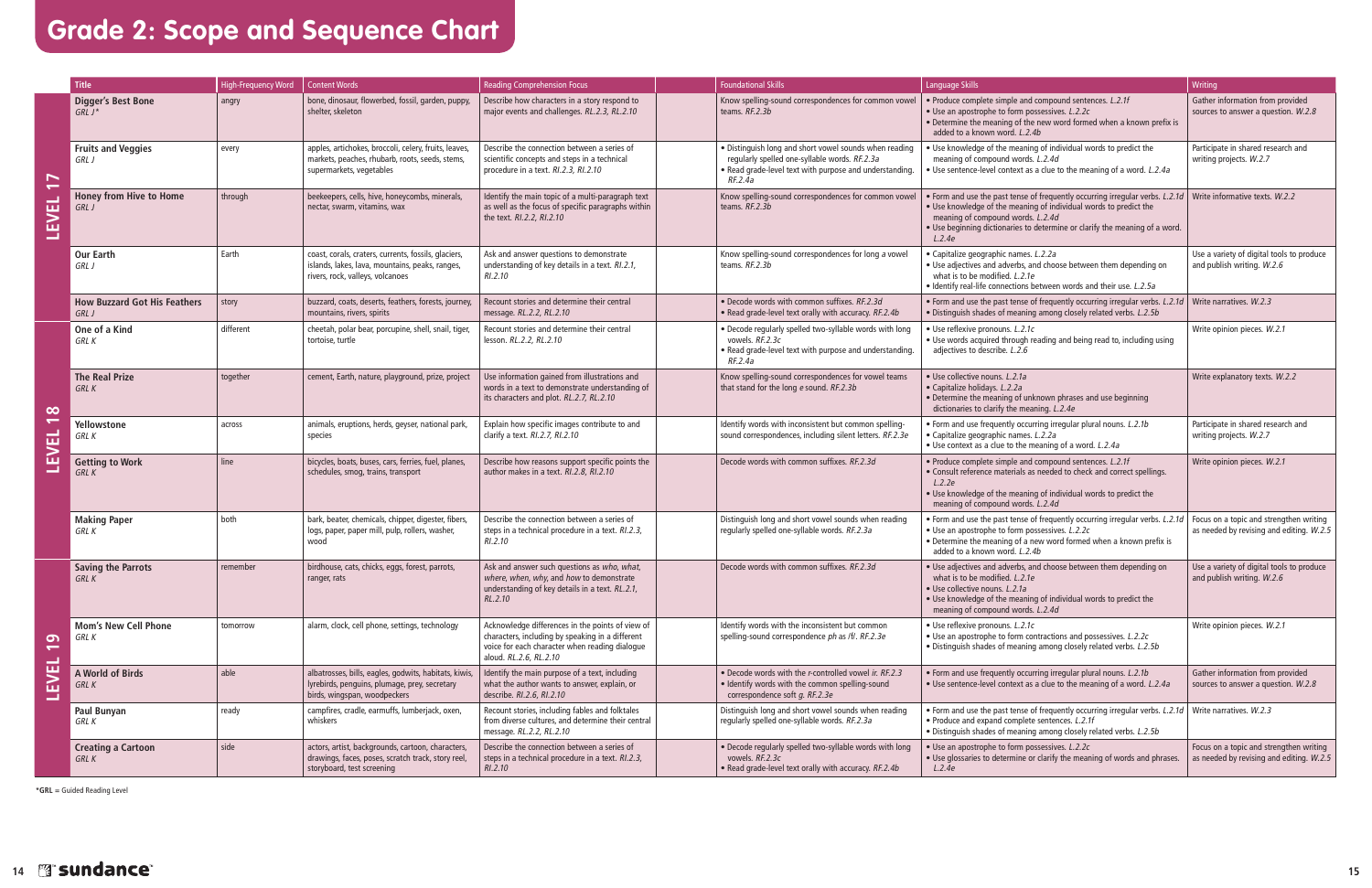# **Grade 2: Scope and Sequence Chart**

|                                         | <b>Title</b>                                   | <b>High-Frequency Word</b> | <b>Content Words</b>                                                                                                                              | Reading Comprehension Focus                                                                                                                                                      | <b>Foundational Skills</b>                                                                                                                                      | Language Skills                                                                                                                                                                                                                                                     | Writing                                                                                     |
|-----------------------------------------|------------------------------------------------|----------------------------|---------------------------------------------------------------------------------------------------------------------------------------------------|----------------------------------------------------------------------------------------------------------------------------------------------------------------------------------|-----------------------------------------------------------------------------------------------------------------------------------------------------------------|---------------------------------------------------------------------------------------------------------------------------------------------------------------------------------------------------------------------------------------------------------------------|---------------------------------------------------------------------------------------------|
|                                         | Hush!<br>$GRLL^*$                              | morning                    | golden armadillo lizard, mechanic, shelter,<br>village, waterhole                                                                                 | Use information gained from illustrations and<br>words in a text to demonstrate understanding of<br>its characters and plot. RL.2.7, RL.2.10                                     | · Decode words with common suffixes. RF.2.3d<br>. Read grade-level text orally with an appropriate rate on<br>successive readings. RF.2.4b                      | • Use adjectives and adverbs, and choose between them depending on<br>what is to be modified. L.2.1e<br>. Distinguish shades of meaning among closely related verbs. L.2.5b                                                                                         | Participate in shared research and<br>writing projects. W.2.7                               |
|                                         | <b>At Home</b><br><b>GRL L</b>                 | enough                     | apartment buildings, cities, homes, houseboat,<br>igloo, nomads, stilts, suburb, town, townhouses                                                 | Know and use various text features to locate key<br>facts and information in a text efficiently. RI.2.5,<br>RI.2.10                                                              | Distinguish long and short vowel sounds when reading<br>regularly spelled one-syllable words. RF.2.3a                                                           | · Produce complete sentences. L.2.1f<br>· Use collective nouns. L.2.1a<br>• Use glossaries to determine or clarify the meaning of words and phrases.<br>L.2.4e                                                                                                      | Write informative texts. W.2.2                                                              |
| 20<br><b>LEVEL</b>                      | A Sticky Problem<br>GRL L                      | front                      | backpack, magnets, cell phone, scooter,<br>workbench                                                                                              | Describe the overall structure of a story. RL.2.5,<br>RL.2.10                                                                                                                    | Identify words with the inconsistent but common<br>spelling-sound correspondence ph as /f/. RF.2.3e                                                             | . Use knowledge of the meaning of individual words to predict the<br>meaning of compound words, L.2.4d<br>• Consult reference materials as needed to check and correct spellings.<br>L.2.2e<br>· Identify real-life connections between words and their use. L.2.5a | Write narratives. W.2.3                                                                     |
|                                         | <b>Great Landmarks</b><br><b>GRL L</b>         | great                      | border, design, harbor, landmarks, memorial<br>monuments, presidents, symbols                                                                     | Identify the main purpose of a text, including<br>what the author wants to answer, explain, or<br>describe. RI.2.6, RI.2.10                                                      | · Identify words with inconsistent but common spelling-<br>sound correspondences. RF.2.3e<br>. Read grade-level text with purpose and understanding.<br>RF.2.4a | • Capitalize geographic names. L.2.2a<br>. Use a known root word as a clue to the meaning of an unknown word<br>with the same root. L.2.4c                                                                                                                          | Use digital tools to produce and publish<br>writing. W.2.6                                  |
|                                         | Pen and Ink<br>GRL L                           | mostly                     | assembly, barrel, cartridges, chemicals, dyes, ink,<br>machines, metal, molds, plastic, plungers                                                  | Explain how specific images contribute to and<br>clarify a text. RI.2.7, RI.2.10                                                                                                 | Know spelling-sound correspondences for the vowel team<br>ea. RF.2.3b                                                                                           | • Use adjectives and adverbs, and choose between them depending on<br>what is to be modified. L.2.1e<br>• Consult reference materials to check and correct spellings. L.2.2e<br>· Identify real-life connections between words and their use. L.2.5a                | Gather information from provided<br>sources to answer a question. W.2.8                     |
|                                         | The Ducks of Dinsmore Park<br><b>GRL L</b>     | maybe                      | bank, breadcrumbs, lake, mayor, party, tourists                                                                                                   | Use information gained from illustrations and<br>words in a text to demonstrate understanding of<br>its characters and plot. RL.2.7, RL.2.10                                     | Decode words with common suffixes. RF.2.3d                                                                                                                      | . Distinguish shades of meaning among closely related verbs. L.2.5b<br>· Use collective nouns. L.2.1a<br>. Use words acquired through reading. L.2.6                                                                                                                | Focus on a topic and strengthen writing<br>as needed by revising and editing. W.2.5         |
|                                         | <b>Snakes Alive!</b><br><b>GRL L</b>           | thank                      | carnivore, heating pad, herbivore, mammal,<br>reptile, shopkeeper, snake, tank                                                                    | Acknowledge differences in the points of view of<br>characters, including by speaking in a different<br>voice for each character when reading dialogue<br>aloud, RL.2.6, RL.2.10 | • Know spelling-sound correspondences for the vowel<br>team ow. RF.2.3b<br>. Read grade-level text with purpose and understanding.<br>RF.2.4a                   | • Generalize spelling patterns for adding -ing to the end of words. L.2.2d<br>. Use knowledge of the meaning of individual words to predict the<br>meaning of compound words. L.2.4d                                                                                | Write informative texts. W.2.2                                                              |
| $\overline{\mathbf{2}}$<br><b>LEVEL</b> | <b>Where's Dad?</b><br>GRL L                   | nowhere                    | button, leaves, lens, machine, magnifying glass,<br>microscope                                                                                    | Ask and answer such questions as who, what,<br>where, when, why, and how to demonstrate<br>understanding of key details in a text. RL.2.1,<br>RL.2.10                            | Identify words with inconsistent but common spelling-<br>sound correspondences, including silent letters. RF.2.3e                                               | • Use an apostrophe to form contractions. L.2.2c<br>• Use an apostrophe to form possessives. L.2.2c<br>. Distinguish shades of meaning among closely related verbs. L.2.5b                                                                                          | Write narratives. W.2.3                                                                     |
|                                         | <b>Bug Catchers</b><br>GRL L                   | sometimes                  | carnivorous plants, cilia, insects, leaf, liquid,<br>lobes, nutrients, pitcher plant, soil, sundew plant,<br>swamps, trigger hairs, Venus flytrap | Ask and answer such questions as who, what,<br>where, when, why, and how to demonstrate<br>understanding of key details in a text. RI.2.1,<br>RI.2.10                            | • Know spelling-sound correspondences for vowel teams<br>that stand for the long u sound. RF.2.3b<br>. Read grade-level text orally with accuracy. RF.2.4b      | · Use adjectives. L.2.1e<br>. Use a known root word as a clue to the meaning of an unknown word<br>with the same root. L.2.4c                                                                                                                                       | Participate in shared research and<br>writing projects. W.2.7                               |
|                                         | <b>Living Around the World</b><br><b>GRL L</b> | because                    | climate, climate zone, clothing, deserts, ice,<br>mountain, rain forests, sea, traditional, weather                                               | Identify the main purpose of a text, including<br>what the author wants to answer, explain, or<br>describe. RI.2.6, RI.2.10                                                      | Distinguish long and short vowels when reading regularly<br>spelled one-syllable words. RF.2.3a                                                                 | . Use words and phrases acquired through reading. L.2.6<br>• Consult reference materials to check and correct spellings. L.2.2e<br>• Use glossaries to determine or clarify the meaning of words and phrases.<br>L.2.4e                                             | Use digital tools to produce and publish<br>writing. W.2.6                                  |
|                                         | <b>Secondhand Dog</b><br>GRL M                 | throw                      | bike, clothes, dog handler, dog shelter, laptop                                                                                                   | Acknowledge differences in the points of view of<br>characters, including by speaking in a different<br>voice for each character when reading dialogue<br>aloud. RL.2.6, RL.2.10 | Decode words with common suffixes. RF.2.3d                                                                                                                      | • Use an apostrophe to form contractions. L.2.2c<br>. Use an apostrophe to form frequently occurring possessives. L.2.2c<br>• Use a known root word as a clue to the meaning of an unknown word<br>with the same root. L.2.4c                                       | Write narratives. W.2.3                                                                     |
| 22                                      | <b>Simple Machines</b><br><b>GRL M</b>         | begin                      | fulcrum, inclined planes, levers, load, machine,<br>pulleys, ramp, rod, screws, thread, wedges, wheel<br>and axle, work                           | Answer questions to demonstrate understanding<br>of key details in a text. RI.2.1, RI.2.10                                                                                       | Know spelling-sound correspondences for<br>common vowel teams that stand for the oo sound as in<br>book. RF.2.3b                                                | • Generalize spelling patterns for adding -ing to the end of words. L.2.2d<br>• Use adjectives to modify nouns. L.2.1e<br>. Use sentence-level context as a clue to the meaning of a word. Then use<br>a dictionary to clarify the word's meaning. L.2.4a, L.2.4e   | Write informative texts. W.2.2                                                              |
| <b>LEVEL</b>                            | My Mom the Inventor<br>GRL M                   | answer                     | bearskin, cave, gourd, handiwork, inventor,<br>winter                                                                                             | Describe the overall structure of a story. RL.2.5,<br>RL.2.10                                                                                                                    | Identify words with inconsistent but common spelling-<br>sound correspondences, including silent letters. RF.2.3e                                               | • Use an apostrophe to form contractions. L.2.2c<br>• Use adjectives and adverbs. L.2.1e<br>· Identify real-life connections between words and their use. L.2.5a                                                                                                    | Write narratives. W.2.3                                                                     |
|                                         | A Frog's Life<br><b>GRL M</b>                  | over                       | eggs, froglets, frogs, gills, prey, tadpoles, toe pads                                                                                            | Describe the connection between a series of<br>science ideas in a text. RI.2.3, RI.2.10                                                                                          | Know spelling-sound correspondences for the vowel team<br>ow. RF.2.3b                                                                                           | • Use collective nouns. L.2.1a<br>• Form and use the past tense of frequently occurring irregular verbs. L.2.1d<br>• Determine the meaning of a new word formed when a known prefix is<br>added to a known word. L.2.4b                                             | Focus on a topic and strengthen writing<br>$\vert$ as needed by revising and editing. W.2.5 |
|                                         | How Does the U.S. Government<br>Work?<br>GRL M | might                      | country, courts, democracy, election, government,<br>laws, president, voting                                                                      | Identify the main topic of a multi-paragraph text<br>as well as the focus of specific paragraphs within<br>the text. RI.2.2, RI.2.10                                             | . Decode regularly spelled two-syllable words with long<br>vowels. RF.2.3c<br>. Read grade-level text orally with accuracy. RF.2.4b                             | • Capitalize holidays and geographic names. L.2.2a<br>. Use beginning dictionaries to determine or clarify the meaning of a word.<br>L.2.4e                                                                                                                         | Write informative texts, W.2.2                                                              |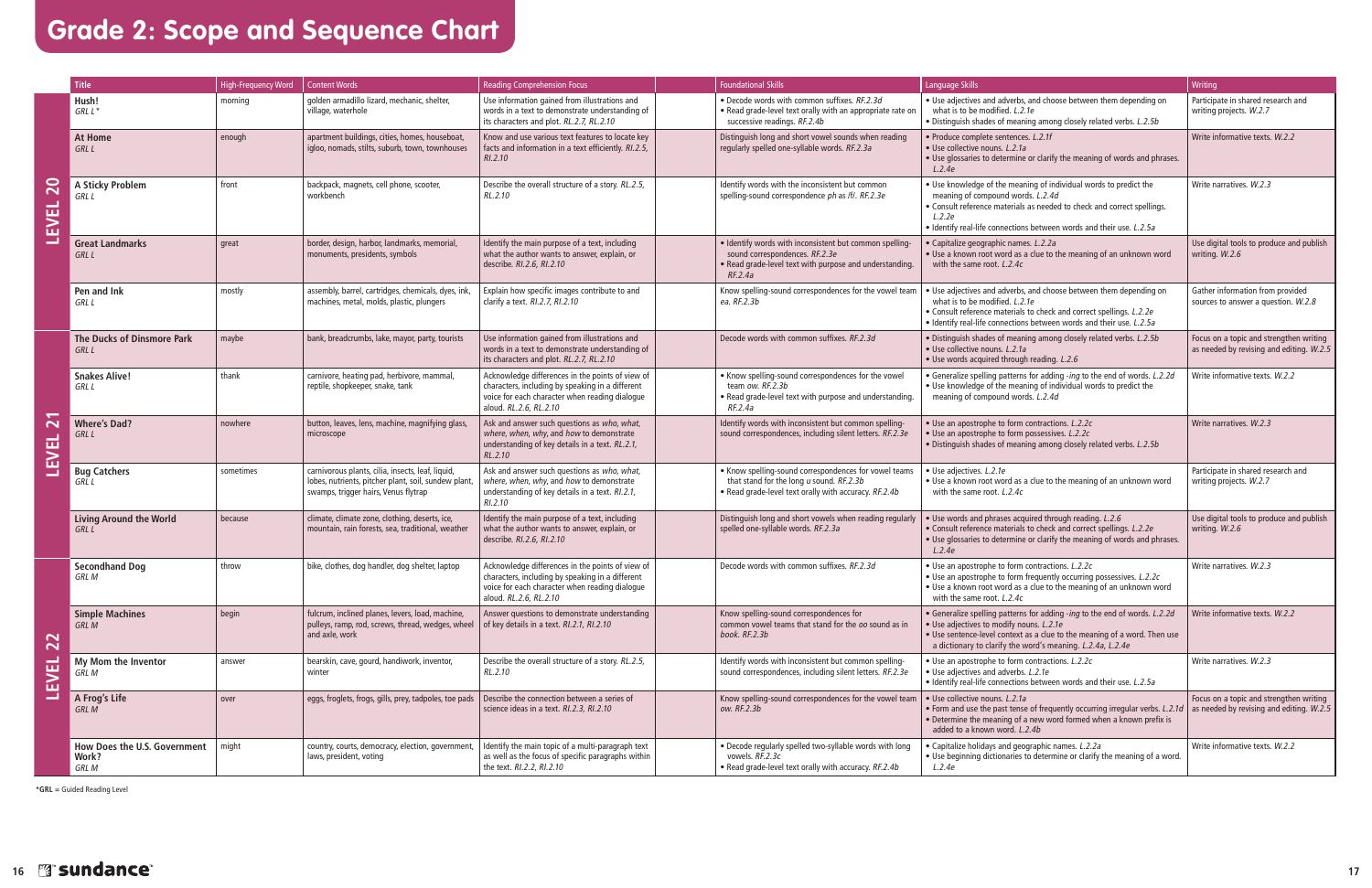# **Grade 2: Scope and Sequence Chart**

|       | <b>Title</b>                              | High-Frequency Word | Content Words                                                                                                  | Reading Comprehension Focus                                                                                                                           | Foundational Skills                                                                                                                                              | Language Skills                                                                                                                                                                                                             | Writing                                                                                          |
|-------|-------------------------------------------|---------------------|----------------------------------------------------------------------------------------------------------------|-------------------------------------------------------------------------------------------------------------------------------------------------------|------------------------------------------------------------------------------------------------------------------------------------------------------------------|-----------------------------------------------------------------------------------------------------------------------------------------------------------------------------------------------------------------------------|--------------------------------------------------------------------------------------------------|
|       | <b>Spencer's Blog</b><br>$GRLM^*$         | follow              | blog, camels, camera, capital, country, fort, quide,<br>India, monkeys, snake, train, umbrella                 | Ask and answer such questions as who, what,<br>where, when, why, and how to demonstrate<br>understanding of key details in a text. RL.2.1,<br>RL.2.10 | Decode words with the r-controlled vowel or, RF.2.3                                                                                                              | • Produce complete simple and compound sentences. L.2.1f<br>• Use context as a clue to the meaning of a word. L.2.4a                                                                                                        | Use digital tools to produce and publish<br>writing. W.2.6                                       |
| 23    | <b>The Reward</b><br><b>GRL M</b>         | blue                | apartment, birthday, crafts, money, reward,<br>supermarket, tracksuit, wallet                                  | Describe how characters in a story respond to<br>major events and challenges. RL.2.3, RL.2.10                                                         | Decode regularly spelled two-syllable words with long<br>vowels. RF.2.3c                                                                                         | • Use an apostrophe to form contractions. L.2.2c<br>• Use an apostrophe to form possessives. L.2.2c<br>• Use a known root word as a clue to the meaning of an unknown word<br>with the same root. L.2.4c                    | Focus on a topic and strengthen writing<br>as needed by revising and editing. W.2.5              |
| LEVEL | Days to Remember<br>GRL M                 | those               | civil rights, independence, laws, nation                                                                       | Know and use various text features to locate key<br>facts and information in a text efficiently. RI.2.5,<br>R1.2.10                                   | • Distinguish long and short vowel sounds when reading<br>regularly spelled one-syllable words. RF.2.3a<br>• Read grade-level text orally with accuracy. RF.2.4b | • Use adjectives and adverbs, and choose between them depending on<br>what is to be modified. L.2.1e<br>• Determine the meaning of a new word formed when a known prefix is<br>added to a known word. L.2.4b                | Write narratives. W.2.3                                                                          |
|       | <b>Helping Each Other</b><br><b>GRL M</b> | ocean               | anemones, antelopes, caterpillars, cleaner fish,<br>clown fish, hosts, microbes, parasites, reefs,<br>termites | Ask and answer such questions as who, what,<br>where, when, why, and how to demonstrate<br>understanding of key details in a text. RI.2.1,<br>RI.2.10 | Know spelling-sound correspondences for the vowel team<br>ea. RF.2.3b                                                                                            | • Generalize spelling patterns for adding -ing to the end of words. L.2.2d<br>. Form and use frequently occurring irregular plural nouns. L.2.1b<br>• Use sentence-level context as a clue to the meaning of a word. L.2.4a | Participate in shared research and<br>writing projects. W.2.7                                    |
|       | <b>Ice Science</b><br><b>GRL M</b>        | sure                | Celsius, density, expansion, experiments, freezing<br>point, ice, liquid, solid, water                         | Identify the main topic of a multi-paragraph text<br>as well as the focus of specific paragraphs within<br>the text. RI.2.2, RI.2.10                  | . Decode regularly spelled two-syllable words with long<br>vowels. RF.2.3c<br>• Read grade-level text with purpose and understanding.<br>RF.2.4a                 | • Use adjectives. L.2.2e<br>• Identify real-life connections between words and their use. L.2.5a                                                                                                                            | Recall information or gather information<br>from provided sources to answer a<br>question. W.2.8 |